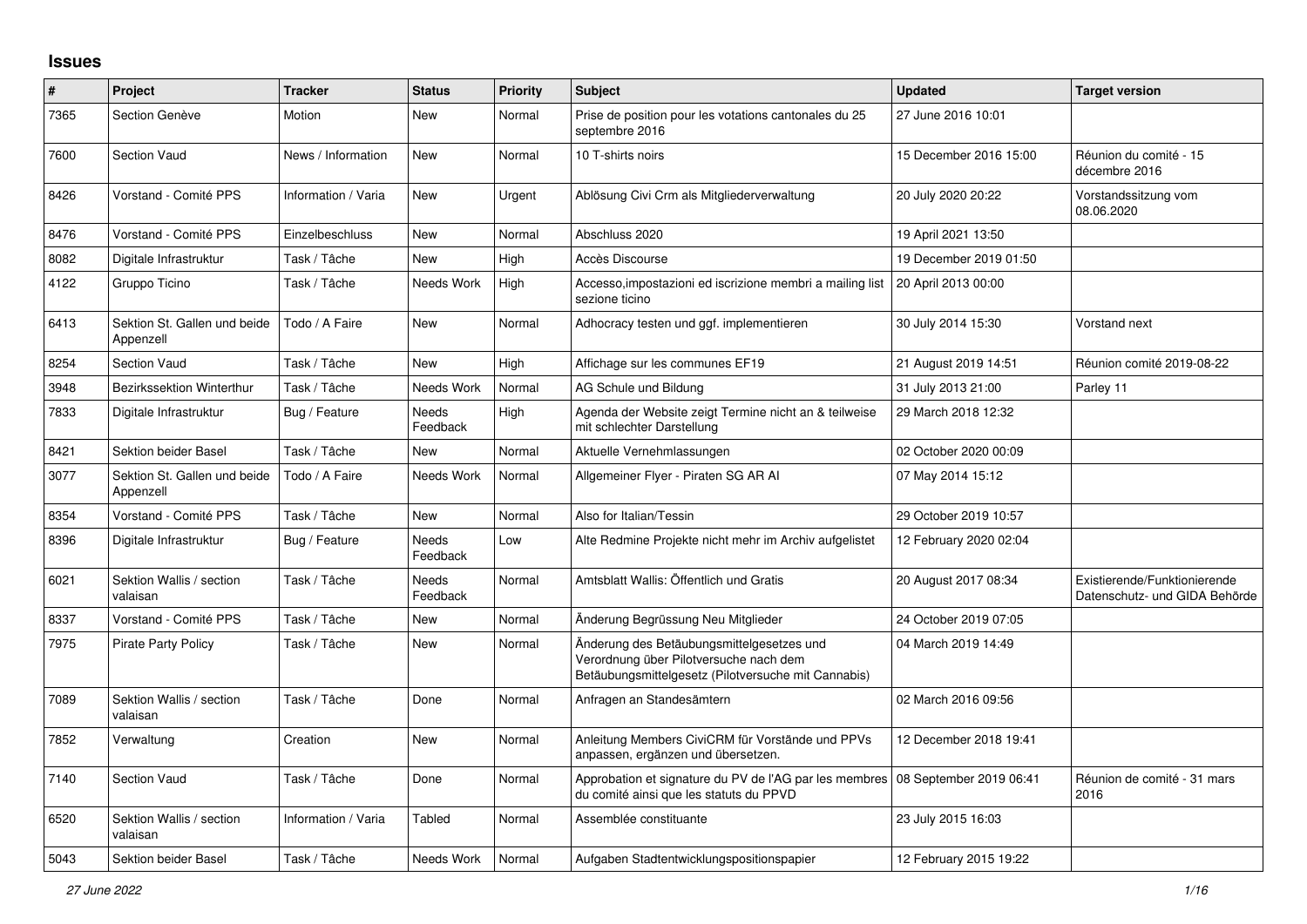| #    | Project                                   | <b>Tracker</b>       | <b>Status</b>     | <b>Priority</b> | <b>Subject</b>                                                                                                              | <b>Updated</b>          | <b>Target version</b>                   |
|------|-------------------------------------------|----------------------|-------------------|-----------------|-----------------------------------------------------------------------------------------------------------------------------|-------------------------|-----------------------------------------|
| 8364 | Digitale Infrastruktur                    | Motion               | New               | Normal          | Aufräumen Redmine + OTRS Zugriffe/ Zuständigkeiten                                                                          | 10 February 2022 15:58  |                                         |
| 7321 | Sektion Zürich                            | Task / Tâche         | <b>New</b>        | Normal          | Auswertung Mitgliederversand                                                                                                | 11 October 2016 17:11   |                                         |
| 5104 | Sektion beider Basel                      | Task / Tâche         | New               | Low             | Automatisierte Verfolgung der Tätigkeiten des Grossrats<br><b>Basel-Stadt</b>                                               | 23 April 2015 18:59     |                                         |
| 6783 | Bezirkssektion Winterthur                 | Motion               | <b>New</b>        | Normal          | Bearbeitung von info@ Mails                                                                                                 | 17 April 2015 07:52     | 20150423 Stammtisch                     |
| 8358 | Finanzen                                  | Bug / Feature        | New               | Normal          | Berechnung Rechnungsbeträge überprüfen (PPAG)                                                                               | 15 November 2019 21:25  |                                         |
| 8502 | Piratenversammlung /<br>Assemblée Pirate  | Task / Tâche         | Needs Work        | Normal          | Bereinigung Differenzen Statuten und<br>Versammlungsreglement                                                               | 16 February 2022 23:13  |                                         |
| 8544 | Piratenversammlung /<br>Assemblée Pirate  | Motion               | Tabled            | Normal          | Bereinigung Differenzen Statuten und<br>Versammlungsreglement                                                               | 19 March 2022 21:22     | PV 2022.2                               |
| 8452 | Vorstand - Comité PPS                     | Beschluss / Décision | New               | High            | Beschlüsse E-ID Abstimmungskampf                                                                                            | 26 November 2020 08:39  | Vorstandssitzung 2020 11 10             |
| 3707 | Bezirkssektion Winterthur                 | Task / Tâche         | Needs Work        | Normal          | Beschneidungspraxis in Winterthur                                                                                           | 21 April 2013 00:00     | Parley 11                               |
| 8195 | Vorstand - Comité PPS                     | Task / Tâche         | <b>New</b>        | Normal          | Bestimmung von Dossier- und Themenverantwortlichen<br>Désignation des responsables de dossiers et de sujets                 | 08 July 2019 08:37      | Vorstandssitzung 2019 07 08             |
| 6456 | Sektion St. Gallen und beide<br>Appenzell | Todo / A Faire       | New               | Normal          | Bitcoin für Sektionsspenden                                                                                                 | 10 June 2014 19:55      |                                         |
| 7657 | Finanzen                                  | Task / Tâche         | New               | Urgent          | <b>BTC Zahlungen</b>                                                                                                        | 12 April 2017 22:16     |                                         |
| 5866 | Stadtsektion Zürich                       | Information / Varia  | <b>New</b>        | Normal          | Budget 2014                                                                                                                 | 03 October 2013 21:07   | Sitzung 03.10.2013                      |
| 8248 | Finanzen                                  | Task / Tâche         | New               | Normal          | Budget 2020                                                                                                                 | 19 August 2019 18:25    |                                         |
| 8547 | Vorstand - Comité PPS                     | Task / Tâche         | New               | Normal          | Budget für die NR Wahlen                                                                                                    | 15 March 2022 21:14     |                                         |
| 7462 | Section Vaud                              | Task / Tâche         | Done              | Normal          | Camnpagne Référendum LRens                                                                                                  | 16 May 2019 16:35       | Réunion de Comité - 25.08.2016          |
| 5823 | Stadtsektion Zürich                       | Information / Varia  | New               | Normal          | Chatiquette                                                                                                                 | 17 September 2013 09:39 |                                         |
| 8422 | Digitale Infrastruktur                    | Task / Tâche         | Needs<br>Feedback | High            | Civi Crm Funktionen extern geben                                                                                            | 01 February 2022 02:19  |                                         |
| 8536 | Digitale Infrastruktur                    | Bug / Feature        | New               | Normal          | CiviCRM: Payment method hinzufügen geht nicht                                                                               | 25 January 2022 20:32   |                                         |
| 7491 | Section Vaud                              | Task / Tâche         | <b>New</b>        | Normal          | Comité de campagne élections cantonales 2017                                                                                | 22 September 2016 21:53 | Réunion de Comité - 6.10.2016           |
| 7597 | Section Vaud                              | News / Information   | <b>New</b>        | Normal          | Commande de carte visite                                                                                                    | 10 December 2016 16:08  | Réunion du comité - 15<br>décembre 2016 |
| 6248 | <b>Pirate Party Policy</b>                | Task / Tâche         | <b>New</b>        | Normal          | Communication - press release - communication interne<br>-> via pages de sections, twitter & facebook                       | 05 March 2014 15:16     |                                         |
| 6243 | Pirate Party Policy                       | Task / Tâche         | New               | Normal          | Communication - press release - communication interne   05 March 2014 14:55<br>-> via pages de sections, twitter & facebook |                         |                                         |
| 7828 | Section Vaud                              | Task / Tâche         | New               | Normal          | Communication sur le 14 avril                                                                                               | 05 April 2018 16:42     | Réunion comité 05.04.2018               |
| 5339 | <b>Pirate Party Policy</b>                | Information / Varia  | New               | Normal          | Compilation des prises de position                                                                                          | 06 June 2013 17:16      |                                         |
| 6688 | Section Genève                            | Task / Tâche         | Needs Work        | Normal          | Comptabilité - Recherche Fiduciaire                                                                                         | 25 March 2015 17:00     | Prochain Comité                         |
| 7863 | Section Vaud                              | Task / Tâche         | New               | Normal          | Compte Twitter PPVD                                                                                                         | 14 April 2018 09:24     | Réunion comité 19.04.2018               |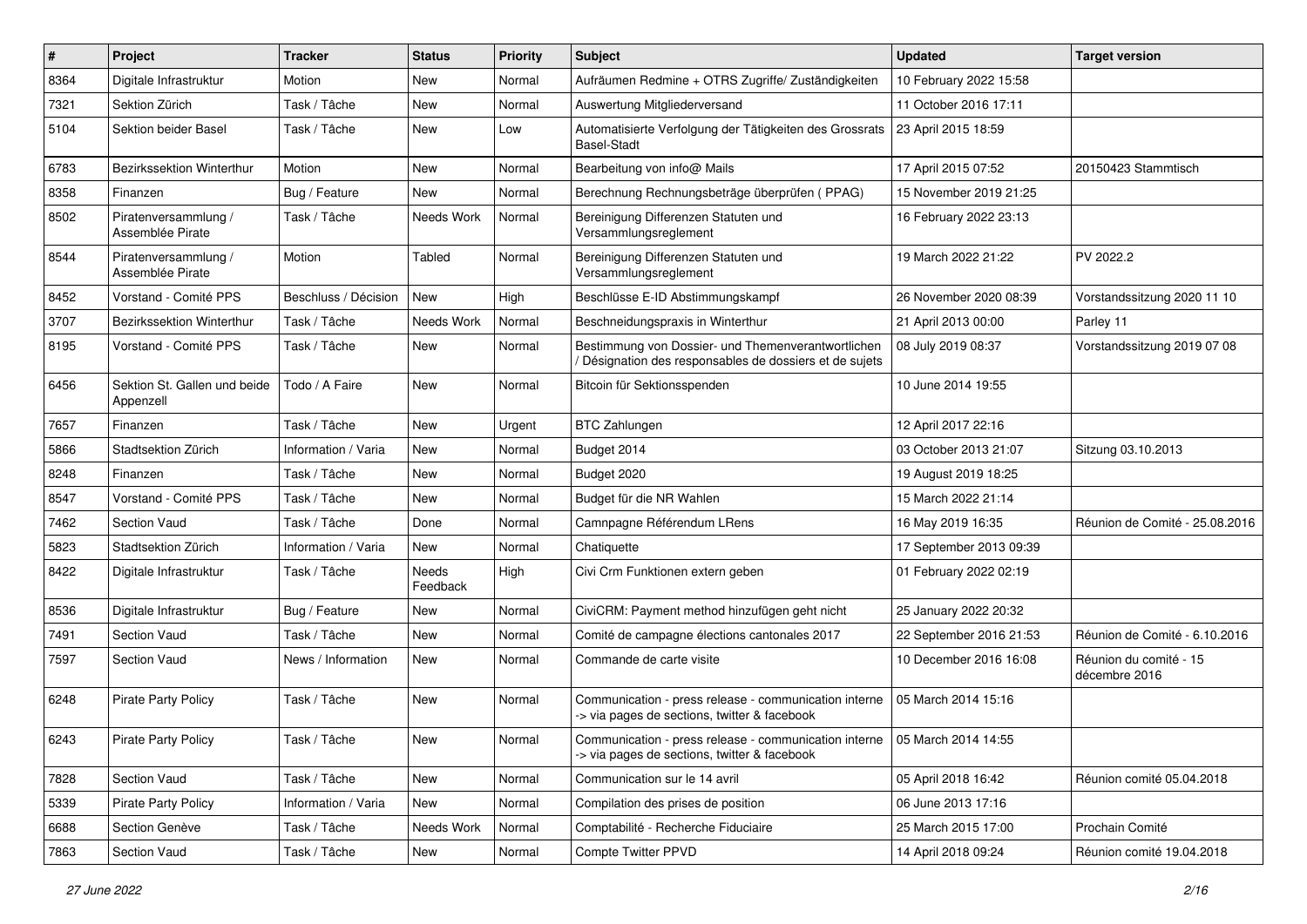| $\#$ | Project                              | <b>Tracker</b>       | <b>Status</b>        | <b>Priority</b> | <b>Subject</b>                                                                                                                                                                                                                                   | <b>Updated</b>         | <b>Target version</b>                                         |
|------|--------------------------------------|----------------------|----------------------|-----------------|--------------------------------------------------------------------------------------------------------------------------------------------------------------------------------------------------------------------------------------------------|------------------------|---------------------------------------------------------------|
| 7463 | Section Vaud                         | Task / Tâche         | Done                 | Normal          | Conférence-débats 2e partie 2016                                                                                                                                                                                                                 | 19 April 2019 15:11    | Réunion de Comité - 6.10.2016                                 |
| 6206 | <b>Pirate Party Policy</b>           | Task / Tâche         | Done                 | Normal          | Consultation "Modification loi fédérale sur les systèmes<br>d'information de la Confédération dans le domaine du<br>sport (LSIS)" - Vernehmlassung "Änderung<br>Bundesgesetz über die Informationssysteme des<br>Bundes im Bereich Sport (IBSG)" | 08 April 2015 09:26    |                                                               |
| 6239 | <b>Pirate Party Policy</b>           | Information / Varia  | New                  | Normal          | Consultation - Modification du code civil (CC; Droit de<br>I'adoption) / Vernehmlassung - Änderung des<br>Zivilgesetzbuches (ZGB; Adoption)                                                                                                      | 05 March 2014 14:44    |                                                               |
| 6201 | <b>Pirate Party Policy</b>           | Task / Tâche         | <b>New</b>           | Normal          | Consultation - Modification du Code des obligations<br>(Droit des raisons de commerce) / Vernehmlassung -<br>Änderung des Obligationenrechts (Firmenrecht)                                                                                       | 04 March 2014 13:21    |                                                               |
| 6171 | <b>Pirate Party Policy</b>           | Todo / A Faire       | Offen /<br>Incertain | Normal          | Consultation domaine internet                                                                                                                                                                                                                    | 04 March 2014 11:13    |                                                               |
| 6175 | <b>Pirate Party Policy</b>           | Todo / A Faire       | Offen /<br>Incertain | Normal          | Consultation domaine internet - press release<br>development                                                                                                                                                                                     | 04 March 2014 11:15    |                                                               |
| 6726 | <b>Pirate Party Policy</b>           | Task / Tâche         | Done                 | Normal          | Consultation FINMA - LBA / GvW                                                                                                                                                                                                                   | 08 April 2015 09:18    |                                                               |
| 6173 | <b>Pirate Party Policy</b>           | Todo / A Faire       | Offen /<br>Incertain | Normal          | Consultation internet domain - call for contribution                                                                                                                                                                                             | 04 March 2014 11:07    |                                                               |
| 6177 | <b>Pirate Party Policy</b>           | Task / Tâche         | Offen /<br>Incertain | Normal          | Consultation process review                                                                                                                                                                                                                      | 08 April 2015 09:26    |                                                               |
| 7196 | <b>Section Vaud</b>                  | Beschluss / Décision | <b>New</b>           | Normal          | Convocation d'une assemblée générale extraordinnaire                                                                                                                                                                                             | 11 March 2016 14:04    | Réunion de comité - 28 avril<br>2016                          |
| 7518 | Section Vaud                         | News / Information   | <b>New</b>           | Normal          | Correction des montants de cotisations sur le site web                                                                                                                                                                                           | 22 October 2016 15:57  | Réunion de Comité - 20.10.2016                                |
| 6517 | Sektion Wallis / section<br>valaisan | Motion               | New                  | Normal          | Cours de sensibilisation et de protections des données<br>informatiques aux élus du Grand Conseil                                                                                                                                                | 20 August 2017 08:48   | Existierende/Funktionierende<br>Datenschutz- und GIDA Behörde |
| 6784 | Press and Public Relations           | Task / Tâche         | Needs Work           | High            | CP - Déclaration D. Burkhalter DFAE «Promoting trust<br>and globally shared rules to ensure an open, free and<br>secure cyberspace»                                                                                                              | 17 April 2015 18:12    |                                                               |
| 8252 | Section Vaud                         | Task / Tâche         | New                  | Normal          | Création d'un compte LinkedIn pour le PPVD                                                                                                                                                                                                       | 21 August 2019 14:47   | Réunion comité 2019-08-22                                     |
| 7500 | Section Vaud                         | Task / Tâche         | New                  | Normal          | Création d'un programme de communication vaudois                                                                                                                                                                                                 | 04 October 2016 17:54  | Réunion de Comité - 6.10.2016                                 |
| 7521 | <b>Section Vaud</b>                  | Task / Tâche         | New                  | Normal          | Création d'une newsletter et appel à la candidature<br>Election cantonale                                                                                                                                                                        | 22 October 2016 13:37  | Réunion de Comité - 20.10.2016                                |
| 7470 | <b>Section Vaud</b>                  | Task / Tâche         | Done                 | Normal          | Creation des stands                                                                                                                                                                                                                              | 13 June 2019 15:55     |                                                               |
| 5512 | Sektion Wallis / section<br>valaisan | Motion               | New                  | Normal          | CryptoParty                                                                                                                                                                                                                                      | 06 April 2014 23:43    | 20140414 Mumblemeeting                                        |
| 6389 | Sektion Bern                         | Task / Tâche         | New                  | High            | Datenschutz Problem BE Gemeinden                                                                                                                                                                                                                 | 28 April 2014 22:11    |                                                               |
| 5999 | Bezirkssektion Winterthur            | Task / Tâche         | New                  | Normal          | Datenschutz von Steuer- und Einwohnerdaten                                                                                                                                                                                                       | 21 November 2013 20:52 |                                                               |
| 7986 | Grafik und Design                    | Task / Tâche         | New                  | Normal          | Datenv von Grafik/Design auf einer Instanz der PPS<br>hosten                                                                                                                                                                                     | 22 January 2019 12:54  |                                                               |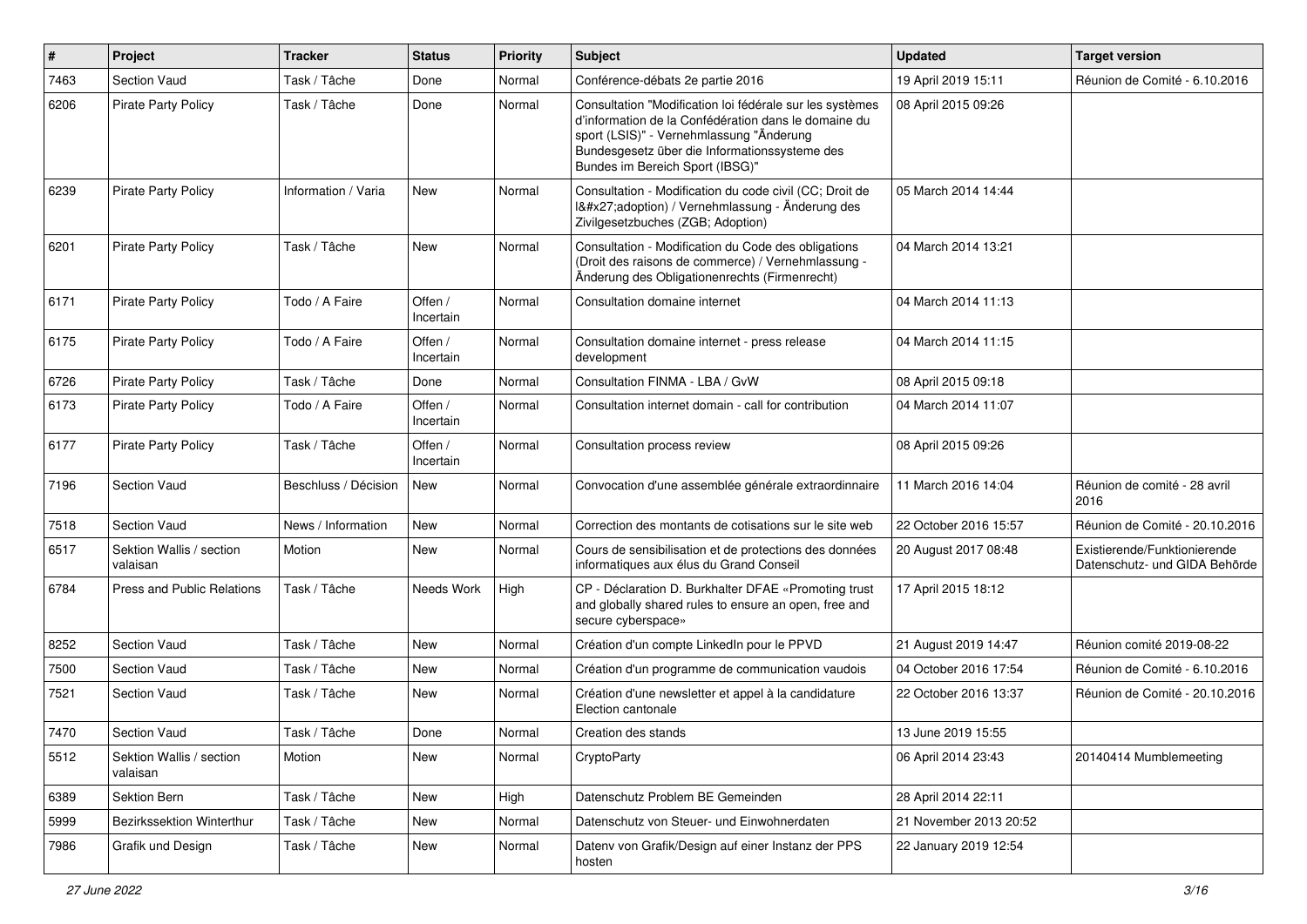| $\sharp$ | Project                                   | <b>Tracker</b>      | <b>Status</b>            | <b>Priority</b> | <b>Subject</b>                                                                                                                | <b>Updated</b>         | <b>Target version</b>                   |
|----------|-------------------------------------------|---------------------|--------------------------|-----------------|-------------------------------------------------------------------------------------------------------------------------------|------------------------|-----------------------------------------|
| 4193     | Sektion St. Gallen und beide<br>Appenzell | Todo / A Faire      | Needs Work               | High            | Dauerticket Flaschenpost                                                                                                      | 09 May 2014 18:35      |                                         |
| 4290     | Sektion St. Gallen und beide<br>Appenzell | Todo / A Faire      | Needs Work               | Normal          | Dauerticket Strategie/Ziele                                                                                                   | 10 June 2014 19:55     | Vorstand next                           |
| 4529     | Sektion St. Gallen und beide<br>Appenzell | Todo / A Faire      | Needs Work               | Normal          | Dauerticket: Wahlen- / Abstimmungsparolen                                                                                     | 09 May 2014 18:35      |                                         |
| 8095     | Section Vaud                              | Information / Varia | <b>New</b>               | Normal          | Demande d'aide pour une récolte de fonds nationale                                                                            | 28 May 2019 06:12      |                                         |
| 6215     | <b>Pirate Party Policy</b>                | Task / Tâche        | New                      | Normal          | Development of the "Economy" section                                                                                          | 04 March 2014 14:36    |                                         |
| 6213     | <b>Pirate Party Policy</b>                | Task / Tâche        | <b>New</b>               | Normal          | Development of the "Environment" section                                                                                      | 04 March 2014 14:28    |                                         |
| 6211     | Pirate Party Policy                       | Task / Tâche        | New                      | Normal          | Development of the "Etat de droit" section                                                                                    | 04 March 2014 14:34    |                                         |
| 6214     | <b>Pirate Party Policy</b>                | Task / Tâche        | New                      | Normal          | Development of the "Patrimoine Commun" section of<br>PPS Program                                                              | 04 March 2014 14:33    |                                         |
| 6212     | Pirate Party Policy                       | Task / Tâche        | <b>New</b>               | Normal          | Development of the "Security" section                                                                                         | 04 March 2014 14:33    |                                         |
| 6210     | <b>Pirate Party Policy</b>                | Task / Tâche        | New                      | Normal          | Development of the Area verbiage                                                                                              | 04 March 2014 14:34    |                                         |
| 6246     | <b>Pirate Party Policy</b>                | Task / Tâche        | <b>New</b>               | Normal          | Development of the PPS report on the consultation                                                                             | 05 March 2014 15:13    |                                         |
| 6241     | <b>Pirate Party Policy</b>                | Task / Tâche        | New                      | Normal          | Development of the PPS report on the consultation                                                                             | 05 March 2014 14:44    |                                         |
| 6205     | <b>Pirate Party Policy</b>                | Task / Tâche        | New                      | Normal          | Development of the PPS report on the consultation                                                                             | 04 March 2014 13:32    |                                         |
| 6174     | <b>Pirate Party Policy</b>                | Todo / A Faire      | Offen /<br>Incertain     | Normal          | Development of the PPS report on the consultation                                                                             | 04 March 2014 11:10    |                                         |
| 6222     | <b>Pirate Party Policy</b>                | Task / Tâche        | Done                     | Normal          | Développement argumentaires votations populaire 18<br>mai - Entwicklung Argumentationshilfe Themen<br>Volksabstimmung 18. Mai | 27 November 2019 21:23 |                                         |
| 5400     | Sektion Wallis / section<br>valaisan      | Task / Tâche        | <b>Needs</b><br>Feedback | Normal          | Dienststelle für Datenschutz und Öffentlichkeitsprinzip                                                                       | 20 April 2017 17:36    |                                         |
| 6645     | Section Genève                            | Task / Tâche        | Needs Work               | Normal          | Dossier médical en ligne                                                                                                      | 25 March 2015 17:03    | Prochain Comité                         |
| 4730     | <b>Stadtsektion Bern</b>                  | Information / Varia | <b>New</b>               | High            | Dukumente hochladen                                                                                                           | 03 March 2013 21:50    |                                         |
| 3864     | Bezirkssektion Winterthur                 | Task / Tâche        | Needs Work               | Normal          | E-Book Bibliothek DRM                                                                                                         | 06 March 2013 18:18    | Parley 13                               |
| 7595     | Section Vaud                              | News / Information  | New                      | Normal          | E-voting/Clusis - création d'une documentation<br>pédagogique                                                                 | 10 December 2016 14:00 | Réunion du comité - 15<br>décembre 2016 |
| 5430     | Sektion Wallis / section<br>valaisan      | Task / Tâche        | Needs<br>Feedback        | Normal          | Einrichtung interne Mailingliste                                                                                              | 20 August 2017 08:31   | GV2017                                  |
| 7801     | <b>Section Vaud</b>                       | Task / Tâche        | New                      | Normal          | Election de vérificateurs de comptes                                                                                          | 08 February 2018 18:58 |                                         |
| 7468     | Section Vaud                              | Task / Tâche        | Done                     | Normal          | Elections communales 2016 et EF 2015 - finances<br>factures ouvertes - point de sitation                                      | 19 April 2019 15:10    | Réunion de Comité - 25.08.2016          |
| 3911     | Bezirkssektion Winterthur                 | Task / Tâche        | Needs Work               | Normal          | Elektronisches Büro in der Stadtverwaltung                                                                                    | 21 April 2013 00:00    | Parley 11                               |
| 8378     | Digitale Infrastruktur                    | Task / Tâche        | Needs Work               | Normal          | Erstelllung subdomain für neue Sektion<br>Thurgau/Schauffhausen + SG/AR/Ai                                                    | 19 December 2019 00:53 |                                         |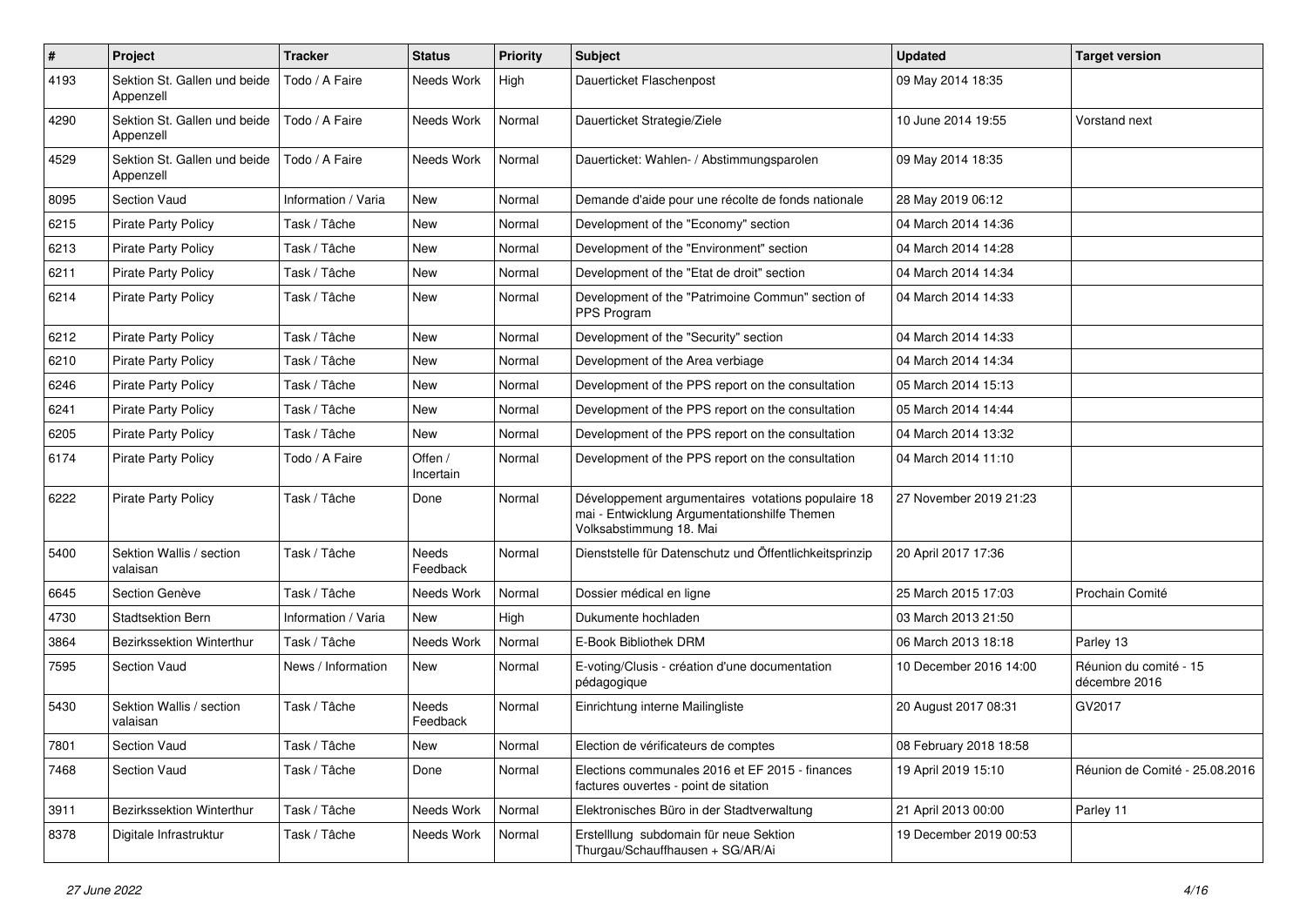| $\pmb{\#}$ | Project                                   | <b>Tracker</b>      | <b>Status</b>     | <b>Priority</b> | Subject                                                                                 | <b>Updated</b>          | <b>Target version</b>          |
|------------|-------------------------------------------|---------------------|-------------------|-----------------|-----------------------------------------------------------------------------------------|-------------------------|--------------------------------|
| 6675       | Section Genève                            | Information / Varia | New               | Normal          | éVote : Demande de borne au sein des locaux de vote                                     | 09 April 2015 20:10     | Prochain Comité                |
| 8033       | <b>Section Vaud</b>                       | Task / Tâche        | Done              | Normal          | Faire liste du matériel de campagne                                                     | 03 August 2019 20:59    | Réunion comité 2019-02-21      |
| 5389       | Bezirkssektion Winterthur                 | Task / Tâche        | Needs Work        | High            | Falsche Anreize in Sozialhilfe                                                          | 17 June 2013 16:43      | Parley 18                      |
| 5825       | Stadtsektion Zürich                       | Information / Varia | New               | Normal          | Feedback                                                                                | 17 September 2013 09:44 |                                |
| 8001       | Finanzen                                  | Task / Tâche        | New               | Normal          | Fehlende Finanzdaten / Jahre auf der Homepage mit<br>entsprechenden Forumalren ergänzen | 01 December 2018 17:35  |                                |
| 8444       | Vorstand - Comité PPS                     | Task / Tâche        | Needs Work        | High            | Fehlende Mitgliederbeiträge für die Sektion PPBB                                        | 29 October 2020 16:58   |                                |
| 5068       | <b>Pirate Party Policy</b>                | Task / Tâche        | New               | Normal          | Fehlende Position zu Whistleblowing                                                     | 21 November 2015 16:13  |                                |
| 5291       | Stadtsektion Zürich                       | Task / Tâche        | Done              | Normal          | Festlegen von Terminen für die PV                                                       | 03 October 2013 20:15   | Stammtisch 27.05.2013          |
| 5831       | Stadtsektion Zürich                       | Task / Tâche        | <b>New</b>        | Normal          | Festlegen Vorstand Sitzungen PP Züri                                                    | 17 September 2013 09:51 |                                |
| 6408       | Sektion St. Gallen und beide<br>Appenzell | Todo / A Faire      | New               | Normal          | Flaschenpost ausserordentliche PV                                                       | 30 July 2014 15:34      |                                |
| 4746       | Bezirkssektion Winterthur                 | Task / Tâche        | Needs Work        | Normal          | Förderung des Innovativen Motorisierten<br>Individualverkehrs (IMIV)                    | 21 April 2013 00:00     | Parley 13                      |
| 7467       | Section Vaud                              | Task / Tâche        | Done              | Normal          | Formation média                                                                         | 13 June 2019 15:54      | Réunion de Comité - 25.08.2016 |
| 8315       | <b>Section Vaud</b>                       | Information / Varia | New               | Normal          | Formation sur le fonctionnement parlementaire                                           | 12 September 2019 15:39 | Réunion comité 2019-09-19      |
| 5664       | Stadtsektion Zürich                       | Task / Tâche        | <b>New</b>        | Normal          | Forum Stadt-Zürich beantragen                                                           | 07 August 2013 21:17    |                                |
| 5822       | Stadtsektion Zürich                       | Information / Varia | <b>New</b>        | Normal          | Forum: Nicht Mitglieder                                                                 | 17 September 2013 09:36 |                                |
| 8079       | Sektion Zürich                            | Task / Tâche        | New               | Normal          | Fotograf buchen                                                                         | 04 May 2019 19:52       |                                |
| 3716       | Bezirkssektion Winterthur                 | Task / Tâche        | Needs Work        | Low             | Frauenparkplätze                                                                        | 21 April 2013 00:00     | Parley 11                      |
| 6850       | Sektion Zürich                            | Task / Tâche        | New               | Normal          | Fundraising                                                                             | 27 August 2015 18:40    | Vorstandssitzung 2015-08-27    |
| 7002       | Sektion beider Basel                      | Task / Tâche        | Needs Work        | Normal          | Für ein lebendiges Basel                                                                | 02 October 2020 00:23   |                                |
| 5867       | Stadtsektion Zürich                       | Motion              | <b>New</b>        | Normal          | Gemeinderatswahl Listen gestalten                                                       | 03 October 2013 21:18   | PV2013_2                       |
| 5227       | Bezirkssektion Winterthur                 | Task / Tâche        | New               | Normal          | Gesamtkostenrechnung Neuhegi                                                            | 15 May 2013 20:53       | Parley 16 (6.6.2013)           |
| 2531       | <b>Pirate Party Policy</b>                | Task / Tâche        | Needs Work        | Normal          | Gleichstellung                                                                          | 20 February 2013 16:39  |                                |
| 7739       | Sektion Wallis / section<br>valaisan      | Task / Tâche        | New               | Normal          | GV2017                                                                                  | 20 August 2017 09:00    | GV2017                         |
| 5914       | Stadtsektion Zürich                       | Motion              | <b>New</b>        | Normal          | Hilferuf von Mitglied -> Wahlkampfthema                                                 | 13 November 2013 21:08  |                                |
| 8108       | Digitale Infrastruktur                    | Task / Tâche        | Needs<br>Feedback | Normal          | Hinterlegung Druckvorlagen                                                              | 10 February 2022 16:00  |                                |
| 5346       | Bezirkssektion Winterthur                 | Task / Tâche        | <b>New</b>        | Normal          | Holidi                                                                                  | 08 June 2013 15:47      | Parley 17 (13.6.2013)          |
| 5827       | Stadtsektion Zürich                       | Information / Varia | New               | Normal          | Idee Präsentation der Zürcher Piraten                                                   | 17 September 2013 09:48 |                                |
| 4057       | <b>Bezirkssektion Winterthur</b>          | Task / Tâche        | Needs Work        | Normal          | Informatikprojekte prüfen                                                               | 21 April 2013 00:00     | Parley 11                      |
| 8314       | Section Vaud                              | Information / Varia | New               | Normal          | Initiative cantonale demandant la protection de l'intégrité<br>personnelle numérique    | 12 September 2019 15:14 | Réunion comité 2019-09-19      |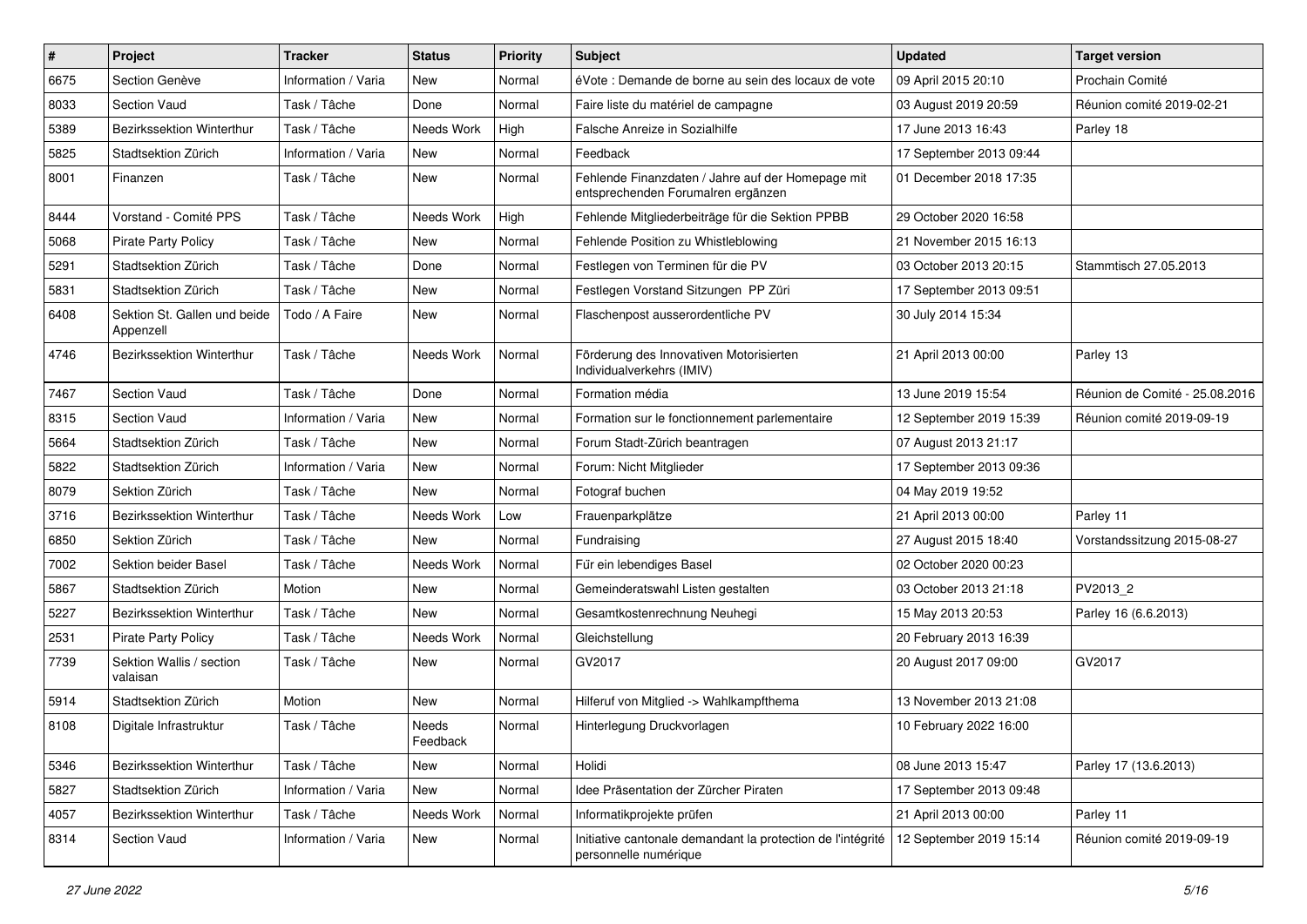| $\pmb{\#}$ | Project                                   | <b>Tracker</b>      | <b>Status</b>     | <b>Priority</b> | <b>Subject</b>                                                             | <b>Updated</b>          | <b>Target version</b>          |
|------------|-------------------------------------------|---------------------|-------------------|-----------------|----------------------------------------------------------------------------|-------------------------|--------------------------------|
| 8529       | Digitale Infrastruktur                    | Bug / Feature       | <b>Needs Work</b> | Normal          | <b>Installation Mailtrain</b>                                              | 14 December 2021 15:58  |                                |
| 7554       | <b>Section Vaud</b>                       | News / Information  | <b>New</b>        | Normal          | Introduction à OTRS                                                        | 22 November 2016 09:47  |                                |
| 7981       | <b>Section Vaud</b>                       | News / Information  | New               | Normal          | Itopie                                                                     | 01 November 2018 20:45  |                                |
| 3146       | Sektion St. Gallen und beide<br>Appenzell | Todo / A Faire      | <b>Needs Work</b> | Normal          | Jugendparlament - Workshop Vorschläge                                      | 07 May 2014 20:22       |                                |
| 7516       | Sektion Zürich                            | Task / Tâche        | New               | Normal          | Kalender abonnieren auf Website fixen                                      | 02 April 2019 18:11     | Vorstandsitzung 2019-1         |
| 6414       | Sektion St. Gallen und beide<br>Appenzell | Todo / A Faire      | Needs<br>Feedback | High            | Kantonsratswahlen                                                          | 30 July 2014 15:28      | Vorstand 2014-07-30            |
| 7987       | Vorstand - Comité PPS                     | Task / Tâche        | Done              | Normal          | Kommunikationskonzept                                                      | 03 February 2020 19:12  | Vorstandssitzung 2019 05 27    |
| 6276       | Sektion St. Gallen und beide<br>Appenzell | Todo / A Faire      | Needs Work        | Normal          | Konsequenzen aus Beschlüssen der nationalen PV                             | 30 July 2014 15:33      |                                |
| 6773       | Sektion Zürich                            | Motion              | New               | Normal          | Konstituierung: Aufgabenverteilung im Vorstand                             | 03 April 2019 16:02     | Vorstandsitzung 2019-1         |
| 6406       | Sektion St. Gallen und beide<br>Appenzell | Todo / A Faire      | Done              | Normal          | Kontaktdaten etc an Vorstand CH senden                                     | 10 June 2014 19:26      | Vorstand 2014-06-101           |
| 5035       | <b>Sektion beider Basel</b>               | Information / Varia | New               | Normal          | Kontakte Journalisten                                                      | 09 July 2016 09:33      |                                |
| 4388       | Finanzen                                  | Task / Tâche        | Needs Work        | Urgent          | Kontenplan                                                                 | 04 April 2013 07:13     |                                |
| 8061       | Sektion Zürich                            | Task / Tâche        | <b>New</b>        | Normal          | Kontovollmachten geregelt kriegen                                          | 02 April 2019 18:15     | Vorstandsitzung 2019-1         |
| 8387       | Digitale Infrastruktur                    | Motion              | Tabled            | Normal          | Konzept E-Mail Adressen                                                    | 16 February 2020 16:33  |                                |
| 7304       | Sektion Zürich                            | Information / Varia | New               | Normal          | Koordinations- & Kommunikationstool für Vorstand und<br>Aktive             | 18 April 2019 11:03     | Vorstandsitzung 2019-1         |
| 5637       | Pirate Party Policy                       | Task / Tâche        | Done              | Normal          | Korrektur der Uebersetzung der Identite                                    | 22 March 2014 17:28     |                                |
| 6391       | Sektion St. Gallen und beide<br>Appenzell | Todo / A Faire      | Done              | Urgent          | Kreisrichterkandidat suchen                                                | 10 June 2014 19:25      | Vorstand 2014-06-101           |
| 5699       | Sektion St. Gallen und beide<br>Appenzell | Todo / A Faire      | <b>Needs Work</b> | Normal          | Krypto-Party                                                               | 30 July 2014 15:32      | Vorstand 2014-07-30            |
| 8237       | <b>Section Vaud</b>                       | Task / Tâche        | <b>New</b>        | High            | La campagne électorale du PPVD sur les réseaux<br>sociaux privés et libres | 12 September 2019 15:03 | Réunion comité 2019-09-05      |
| 8430       | <b>Sektion beider Basel</b>               | Task / Tâche        | Needs Work        | Normal          | Lagerort und Materialbestand der PPBB                                      | 02 October 2020 00:08   |                                |
| 7989       | <b>Section Vaud</b>                       | News / Information  | <b>New</b>        | Normal          | LCAPAM - partenaires potentiel?                                            | 08 September 2019 06:43 | Réunion comité 2019-09-19      |
| 8204       | <b>Section Vaud</b>                       | Task / Tâche        | Needs Work        | High            | Le questionnaire de l'ALLIANCE-ENVIRONNEMENT                               | 20 August 2019 14:53    | Réunion comité 2019-07-25      |
| 8203       | <b>Section Vaud</b>                       | Task / Tâche        | Needs Work        | High            | Le questionnaire de la société vaudoise de médecine                        | 20 August 2019 14:52    | Réunion comité 2019-07-25      |
| 7522       | <b>Section Vaud</b>                       | Task / Tâche        | <b>New</b>        | Normal          | Les modalités éléctorales 2017                                             | 22 October 2016 13:43   | Réunion de Comité - 20.10.2016 |
| 8083       | <b>Section Vaud</b>                       | News / Information  | New               | Normal          | Les solutions apportées aux citoyens sur la<br>cybersécurité               | 08 May 2019 15:08       | Réunion comité 2019-05-16      |
| 8218       | <b>Section Vaud</b>                       | Task / Tâche        | New               | High            | Lettre de remerciement à M. Burgerer pour son don                          | 20 August 2019 14:56    | Réunion comité 2019-09-05      |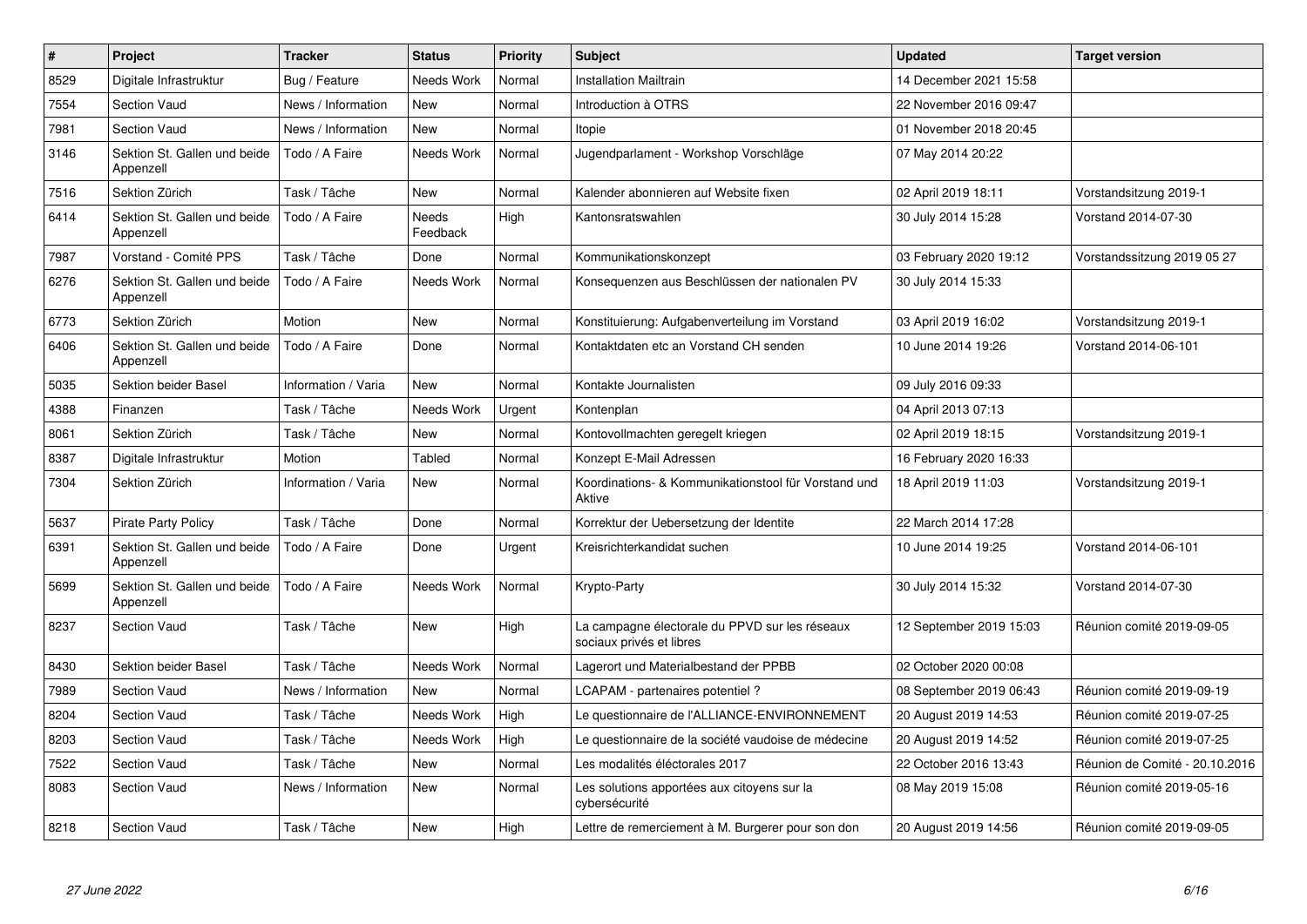| $\sharp$ | Project                                   | <b>Tracker</b>       | <b>Status</b>     | <b>Priority</b> | Subject                                                               | <b>Updated</b>          | <b>Target version</b>                   |
|----------|-------------------------------------------|----------------------|-------------------|-----------------|-----------------------------------------------------------------------|-------------------------|-----------------------------------------|
| 3033     | Sektion St. Gallen und beide<br>Appenzell | Task / Tâche         | Done              | Normal          | Liquid Feedback                                                       | 10 June 2014 20:10      |                                         |
| 4064     | Bezirkssektion Winterthur                 | Task / Tâche         | Needs<br>Feedback | Normal          | Liquid Feedback für die Stadt Winterthur                              | 07 April 2013 15:34     | Parley 15 (2.5.2013)                    |
| 7825     | Section Vaud                              | News / Information   | New               | Normal          | Liste de contact                                                      | 17 March 2018 19:49     | Réunion comité 22.03.2018               |
| 8072     | Sektion Zürich                            | Information / Varia  | Tabled            | Normal          | Listenverbindung PPZH Nationalratswahlen 2019                         | 28 May 2019 21:31       | Vorstandsitzung 2019-1                  |
| 5293     | Stadtsektion Zürich                       | Task / Tâche         | New               | Normal          | Lokation nächste fliegende Stammtische festlegen und<br>kommunizieren | 27 May 2013 18:59       | Stammtisch 27.05.2013                   |
| 4138     | Gruppo Ticino                             | Task / Tâche         | Needs Work        | High            | Mailing List problema messaggio conferma<br>sottoscrizione            | 20 April 2013 00:00     |                                         |
| 6410     | Sektion St. Gallen und beide<br>Appenzell | Todo / A Faire       | <b>New</b>        | Normal          | Mailinglisten                                                         | 10 June 2014 19:28      | Vorstand 2014-06-101                    |
| 7868     | Digitale Infrastruktur                    | Task / Tâche         | Needs<br>Feedback | Normal          | Mailverteiler für die PPS Ticino erstellen                            | 19 December 2019 01:40  |                                         |
| 5022     | Sektion St. Gallen und beide<br>Appenzell | Todo / A Faire       | Done              | Normal          | Mandatsabgabe                                                         | 10 June 2014 19:49      |                                         |
| 5832     | Stadtsektion Zürich                       | Task / Tâche         | New               | Normal          | Meet the Pirates, Stammtisch Upgrade                                  | 17 September 2013 10:06 |                                         |
| 5640     | Sektion St. Gallen und beide<br>Appenzell | Todo / A Faire       | Done              | Normal          | Mehr Kommunikationssicherheit                                         | 10 June 2014 13:53      |                                         |
| 3568     | Bezirkssektion Winterthur                 | Task / Tâche         | Needs Work        | Normal          | Messung der Schulqualität                                             | 07 April 2013 15:45     |                                         |
| 7862     | <b>Section Vaud</b>                       | Task / Tâche         | <b>New</b>        | Normal          | Mise à jour de la page wiki des PV                                    | 14 April 2018 09:21     | Réunion comité 19.04.2018               |
| 7763     | Section Vaud                              | News / Information   | New               | Normal          | Mise à jour des dates de réunion du comité                            | 06 November 2017 22:39  | Réunion de comité - 08<br>novembre 2017 |
| 7497     | Section Vaud                              | Task / Tâche         | <b>New</b>        | Normal          | Mise à jour du calendrier du site web                                 | 04 October 2016 17:42   | Réunion de Comité - 6.10.2016           |
| 7499     | Section Vaud                              | Task / Tâche         | New               | Normal          | Mise à jour logiciel du site web                                      | 04 October 2016 17:50   | Réunion de Comité - 6.10.2016           |
| 7498     | Section Vaud                              | Task / Tâche         | New               | Normal          | Mise au propre du programme vaudois                                   | 04 October 2016 17:45   | Réunion de Comité - 6.10.2016           |
| 7381     | Section Vaud                              | Task / Tâche         | New               | Normal          | Mise en place d'un outil de sondage                                   | 09 July 2016 09:42      | Réunion de comité - 14 juillet<br>2016  |
| 7199     | Section Vaud                              | Task / Tâche         | <b>New</b>        | Normal          | Mise en place de la pétition evoting                                  | 11 March 2016 16:46     |                                         |
| 8461     | Sektion Bern                              | Beschluss / Décision | New               | Urgent          | Mitfinanzierung der Abstimmungskampagne gegen das<br>E-ID Gesetz      | 16 February 2021 15:17  |                                         |
| 8060     | Sektion Zürich                            | Task / Tâche         | New               | High            | Mitglieder und andere potenzielle Kandidaten<br>durchtelefonieren     | 03 April 2019 15:17     | Vorstandsitzung 2019-1                  |
| 8077     | Sektion Zürich                            | Task / Tâche         | New               | Normal          | Mitglieder-Postversand                                                | 03 May 2019 09:01       |                                         |
| 5868     | Stadtsektion Zürich                       | Motion               | New               | Normal          | Mitgliederbeitrag 2014 festlegen                                      | 31 October 2013 21:33   | PV2013_2                                |
| 8000     | Finanzen                                  | Task / Tâche         | New               | Normal          | Mitgliederbeiträge der Sektionen                                      | 01 December 2018 16:34  |                                         |
| 7363     | Section Vaud                              | Task / Tâche         | New               | Normal          | Modifications des statuts pour la banque                              | 25 June 2016 16:55      | Réunion du comité - 2 juillet<br>2016   |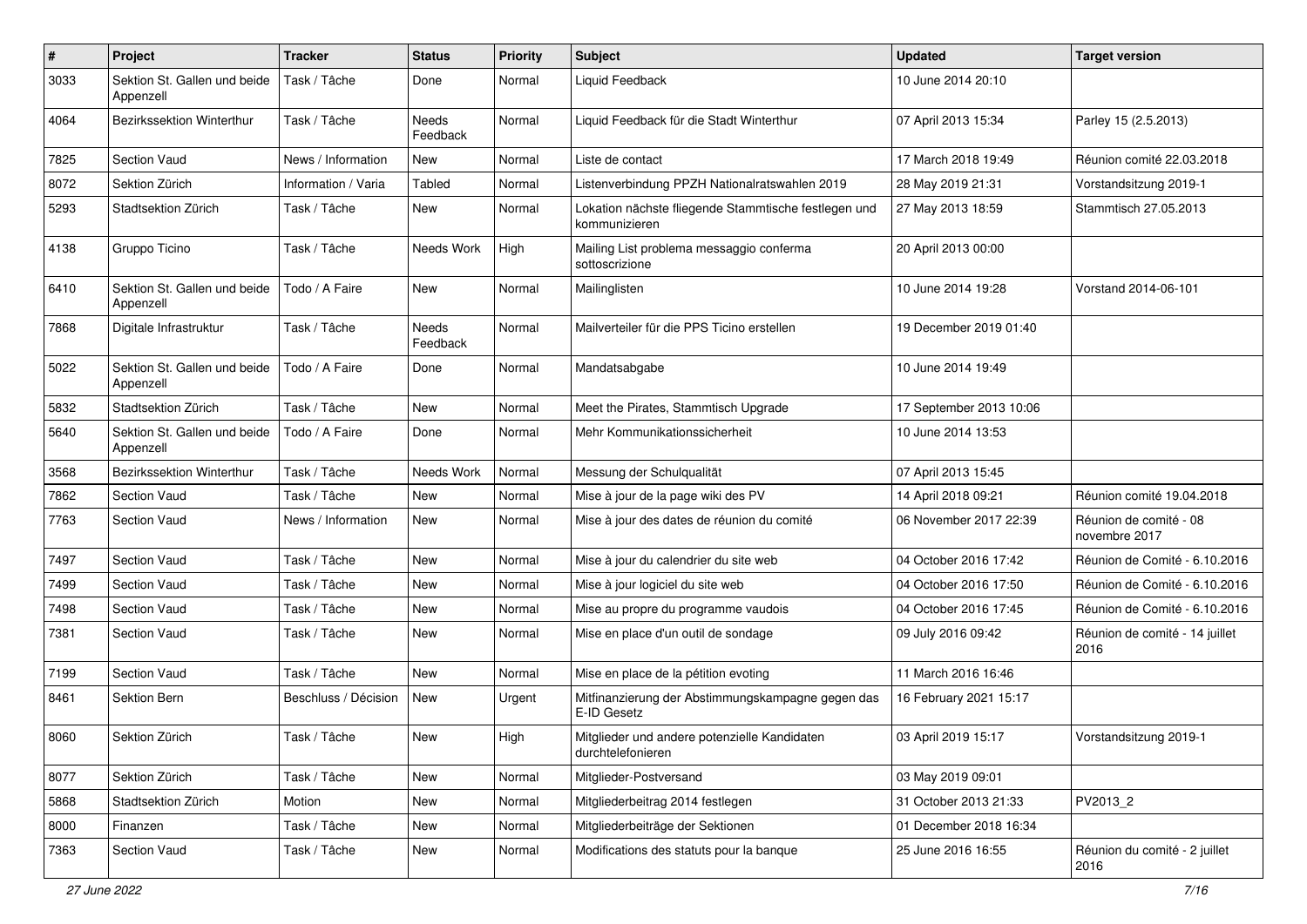| $\pmb{\#}$ | Project                                   | <b>Tracker</b>       | <b>Status</b>     | <b>Priority</b> | <b>Subject</b>                                                                                                                       | <b>Updated</b>         | <b>Target version</b>               |
|------------|-------------------------------------------|----------------------|-------------------|-----------------|--------------------------------------------------------------------------------------------------------------------------------------|------------------------|-------------------------------------|
| 6412       | Sektion St. Gallen und beide<br>Appenzell | Todo / A Faire       | New               | Normal          | Mumblerechte                                                                                                                         | 10 June 2014 18:53     | Vorstand next                       |
| 8058       | Sektion Zürich                            | Task / Tâche         | Needs Work        | Normal          | Neue Statuten auf Website publizieren                                                                                                | 02 April 2019 14:38    |                                     |
| 7999       | Verwaltung                                | Task / Tâche         | <b>New</b>        | Normal          | Neuer Willkommens-Text nach Aufnahme als Mitglied                                                                                    | 01 October 2020 23:09  |                                     |
| 3732       | <b>Bezirkssektion Winterthur</b>          | Task / Tâche         | Needs Work        | Low             | Neues Hallenbad                                                                                                                      | 02 May 2013 22:37      | Parley 15 (2.5.2013)                |
| 8351       | Vorstand - Comité PPS                     | Task / Tâche         | Done              | Normal          | Newsletter                                                                                                                           | 25 May 2020 19:24      | Vorstandssitzung 2019 11 25         |
| 7465       | <b>Section Vaud</b>                       | Task / Tâche         | New               | Normal          | Newsletter septembre                                                                                                                 | 25 August 2016 08:00   |                                     |
| 8553       | Digitale Infrastruktur                    | Bug / Feature        | Needs<br>Feedback | Urgent          | Newsletterversand Members-CiviCRM<br>hängt/unzureichende Zustellquote                                                                | 03 April 2022 23:06    |                                     |
| 8381       | Vorstand - Comité PPS                     | Task / Tâche         | New               | Normal          | Notiz/Eintrag von Berechtigungen für Mitgleider im<br><b>Members</b>                                                                 | 08 December 2019 10:30 | PPS Meeting 09.12.2019              |
| 3706       | Bezirkssektion Winterthur                 | Task / Tâche         | Needs Work        | Normal          | Notschlafstellen bei der Heilsarmee                                                                                                  | 21 April 2013 00:00    | Parley 11                           |
| 5517       | Bezirkssektion Winterthur                 | Task / Tâche         | Needs Work        | Normal          | O-Ton                                                                                                                                | 13 July 2013 17:39     |                                     |
| 7922       | <b>Section Vaud</b>                       | Beschluss / Décision | New               | High            | Objet de votation 13.09.2018: Pour des denrées<br>alimentaires saines et produites dans des conditions<br>équitables et écologiques. | 04 July 2018 11:28     |                                     |
| 7923       | <b>Section Vaud</b>                       | Beschluss / Décision | <b>New</b>        | High            | Objet de votation 13.09.2018: Pour la souveraineté<br>alimentaire. L'agriculture nous concerne toutes et tous.                       | 28 November 2018 22:39 |                                     |
| 7997       | Verwaltung                                | Task / Tâche         | New               | Normal          | Online Anmeldung Mitglied                                                                                                            | 01 October 2020 23:12  |                                     |
| 7001       | Sektion beider Basel                      | Task / Tâche         | <b>New</b>        | Normal          | Online Infos/Struktur aktualisieren und überarbeiten                                                                                 | 28 November 2015 10:44 |                                     |
| 3567       | Bezirkssektion Winterthur                 | Task / Tâche         | Needs Work        | Normal          | Open Data                                                                                                                            | 26 February 2013 08:12 | Parley 11                           |
| 5870       | Sektion Wallis / section<br>valaisan      | Task / Tâche         | Needs Work        | Normal          | Opendata.admin.ch                                                                                                                    | 20 August 2017 08:31   | GV2017                              |
| 4507       | Bezirkssektion Winterthur                 | Task / Tâche         | Needs Work        | Normal          | OpenData: Wem gehört das Datenmaterial                                                                                               | 02 May 2013 22:34      |                                     |
| 3708       | Bezirkssektion Winterthur                 | Task / Tâche         | Needs Work        | High            | OpenSource Nachtrag und Vorbereitung                                                                                                 | 19 April 2013 00:00    | Parley 13                           |
| 7236       | <b>Section Vaud</b>                       | Task / Tâche         | Done              | Normal          | Organisation de la campagne référendaire LSCPT                                                                                       | 07 May 2018 12:58      | Réunion de comité - 31 mars<br>2016 |
| 7906       | Section Vaud                              | Task / Tâche         | New               | Normal          | Organisation et planification de la 2ème AGE 2018                                                                                    | 14 June 2018 14:55     | Réunion comité 14.06.2018           |
| 7907       | Section Vaud                              | News / Information   | New               | Normal          | Organisation et planification de la 3ème AGE 2018                                                                                    | 14 June 2018 14:56     |                                     |
| 5661       | Stadtsektion Zürich                       | Information / Varia  | New               | Normal          | Organisation PV                                                                                                                      | 12 August 2013 20:24   |                                     |
| 7761       | Digitale Infrastruktur                    | Bug / Feature        | Needs Work        | High            | OTRS überlebt Neustarts des Containers nicht                                                                                         | 19 December 2019 01:49 |                                     |
| 6380       | <b>Pirate Party Policy</b>                | Information / Varia  | New               | Normal          | PAD - Consulation LSI - Vernaemlassung ISG                                                                                           | 22 April 2014 12:13    |                                     |
| 5041       | Sektion beider Basel                      | Task / Tâche         | Needs Work        | Low             | Parlaments-Daten automatisch abgreifen lassen                                                                                        | 23 April 2015 18:59    |                                     |
| 8186       | Section Vaud                              | Beschluss / Décision | <b>New</b>        | Normal          | Partenariat ciblé avec Opération Libero                                                                                              | 27 June 2019 19:58     | Réunion comité 2019-07-11           |
| 7774       | <b>Section Vaud</b>                       | News / Information   | New               | Urgent          | Pastafariade 2017                                                                                                                    | 08 February 2018 17:16 | Réunion comité 07.12.2017           |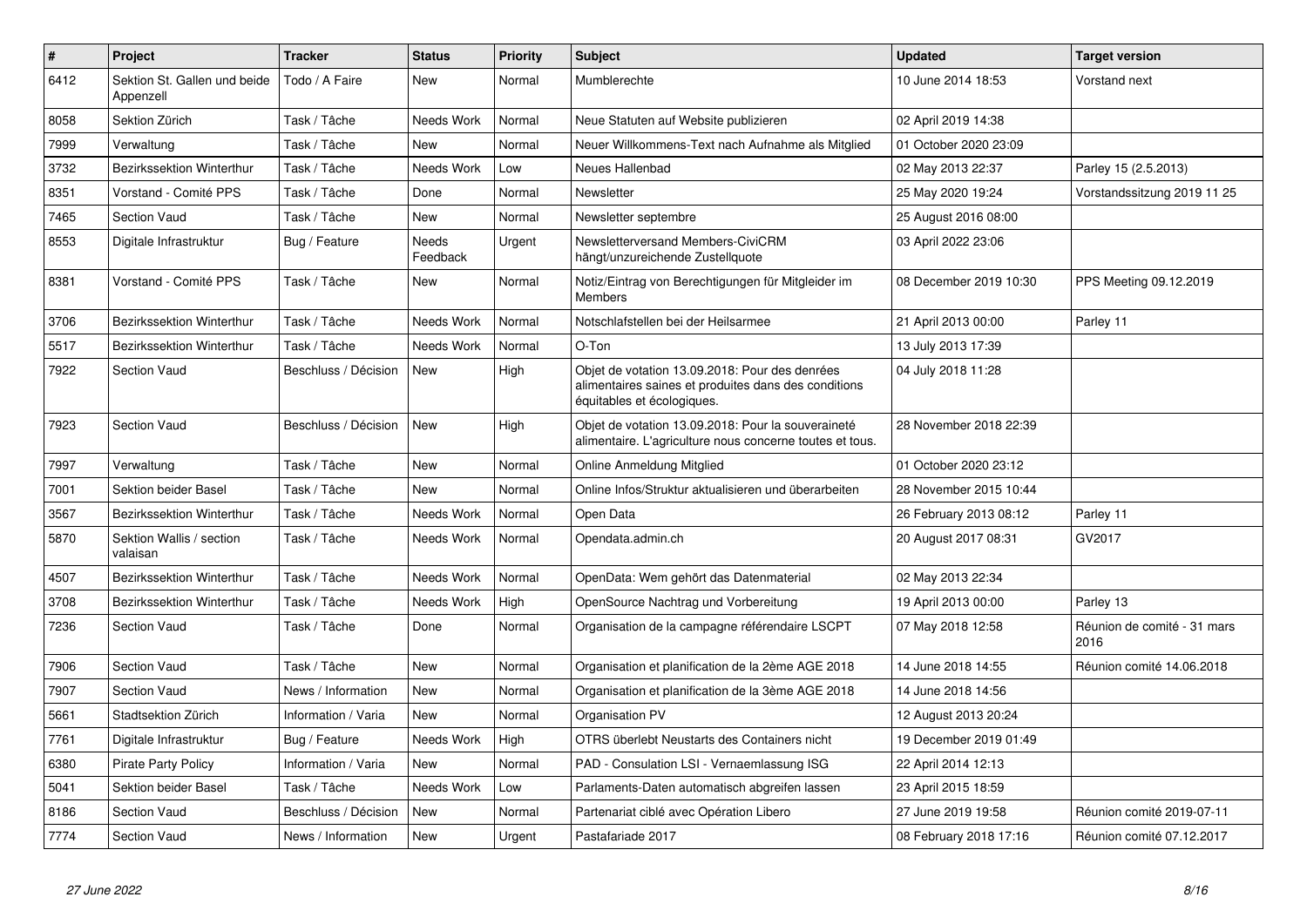| $\pmb{\#}$ | Project                                   | <b>Tracker</b>      | <b>Status</b> | <b>Priority</b> | <b>Subject</b>                                                                  | <b>Updated</b>          | <b>Target version</b>          |
|------------|-------------------------------------------|---------------------|---------------|-----------------|---------------------------------------------------------------------------------|-------------------------|--------------------------------|
| 4893       | Sektion Wallis / section<br>valaisan      | Task / Tâche        | Done          | Normal          | Pflichtenheft Vorstand (2)                                                      | 13 December 2014 10:14  |                                |
| 4639       | Sektion Wallis / section<br>valaisan      | Task / Tâche        | Needs Work    | Normal          | pi-Vote Sektionsabstimmungen                                                    | 07 July 2014 20:30      |                                |
| 5873       | Sektion Wallis / section<br>valaisan      | Task / Tâche        | Tabled        | Normal          | Pi-Vote Zertifikate                                                             | 20 August 2017 08:31    | GV2017                         |
| 6457       | Sektion St. Gallen und beide<br>Appenzell | Information / Varia | Tabled        | Normal          | Piratengrillen                                                                  | 30 July 2014 16:21      |                                |
| 4644       | Sektion St. Gallen und beide<br>Appenzell | Todo / A Faire      | Needs Work    | Normal          | PiratenSG App entwickeln                                                        | 21 October 2013 14:49   |                                |
| 4645       | Sektion St. Gallen und beide<br>Appenzell | Todo / A Faire      | Needs Work    | Normal          | Piratenspiel                                                                    | 21 October 2013 14:49   |                                |
| 8253       | <b>Section Vaud</b>                       | Task / Tâche        | <b>New</b>    | Normal          | Plate-forme EF19 vidéo de la rts                                                | 21 August 2019 14:43    | Réunion comité 2019-08-22      |
| 6218       | <b>Pirate Party Policy</b>                | Task / Tâche        | New           | Normal          | Position guideline development                                                  | 04 March 2014 14:49     |                                |
| 6219       | <b>Pirate Party Policy</b>                | Task / Tâche        | New           | Normal          | Position guideline development planning                                         | 04 March 2014 14:49     |                                |
| 6255       | <b>Pirate Party Policy</b>                | Task / Tâche        | New           | Normal          | Positionspapier Rechtsstaat updaten                                             | 21 November 2015 16:11  |                                |
| 6254       | <b>Pirate Party Policy</b>                | Task / Tâche        | New           | Normal          | Positionspapier Suchtpolitik updaten                                            | 21 November 2015 16:12  |                                |
| 5915       | Sektion Zürich                            | Task / Tâche        | New           | Normal          | Positionspapier «Laizismus»                                                     | 06 November 2014 18:48  |                                |
| 5058       | <b>Pirate Party Policy</b>                | Task / Tâche        | Needs Work    | Normal          | Positionspapier: Patente                                                        | 15 April 2013 14:10     |                                |
| 6411       | Sektion St. Gallen und beide<br>Appenzell | Todo / A Faire      | <b>New</b>    | Normal          | Postadresse zu mir                                                              | 30 July 2014 15:32      | Vorstand 2014-07-30            |
| 5883       | Section Genève                            | Information / Varia | <b>New</b>    | Normal          | Poste à pourvoir au comité : Comptable                                          | 10 October 2013 17:43   | Prochaine AG                   |
| 7529       | <b>Section Vaud</b>                       | Information / Varia | <b>New</b>    | Normal          | Pourquoi DMSF réduit toutes les images.                                         | 05 November 2016 00:11  |                                |
| 5830       | Stadtsektion Zürich                       | Task / Tâche        | <b>New</b>    | Normal          | <b>PP Patente</b>                                                               | 17 September 2013 09:51 |                                |
| 6209       | <b>Pirate Party Policy</b>                | Task / Tâche        | New           | Normal          | PPS Program development                                                         | 04 March 2014 14:17     |                                |
| 6748       | <b>Press and Public Relations</b>         | Task / Tâche        | Done          | Urgent          | PR - Bund niederlässt wieder IT Security!                                       | 02 April 2015 12:03     |                                |
| 8120       | Section Vaud                              | Task / Tâche        | Done          | Normal          | Préparation de notre voyage à Olten le 23 juin 2019                             | 03 August 2019 20:59    | Réunion comité 2019-06-13      |
| 6676       | Section Genève                            | Task / Tâche        | Done          | Normal          | Préparation éléction national                                                   | 27 June 2016 09:53      | Prochain Comité                |
| 7466       | <b>Section Vaud</b>                       | Task / Tâche        | Done          | Normal          | Préparation Elections cantonales - désignation de<br>candidats - alliance - etc | 13 June 2019 15:54      | Réunion de Comité - 25.08.2016 |
| 6677       | Section Genève                            | Task / Tâche        | Done          | Normal          | Préparation prochaine AG                                                        | 19 October 2015 17:06   | Prochain Comité                |
| 6729       | Section Genève                            | Information / Varia | <b>New</b>    | Normal          | Préparation référendum LRens/LSCPT                                              | 25 March 2015 15:52     | Prochain Comité                |
| 5217       | Bezirkssektion Winterthur                 | Task / Tâche        | New           | Normal          | Pressemitteilung Stimmparolen                                                   | 12 May 2013 19:39       |                                |
| 7998       | <b>Press and Public Relations</b>         | Task / Tâche        | New           | Normal          | Presseverteiler im PressCRM aktualisieren sowie<br>ergänzen                     | 01 December 2018 13:05  |                                |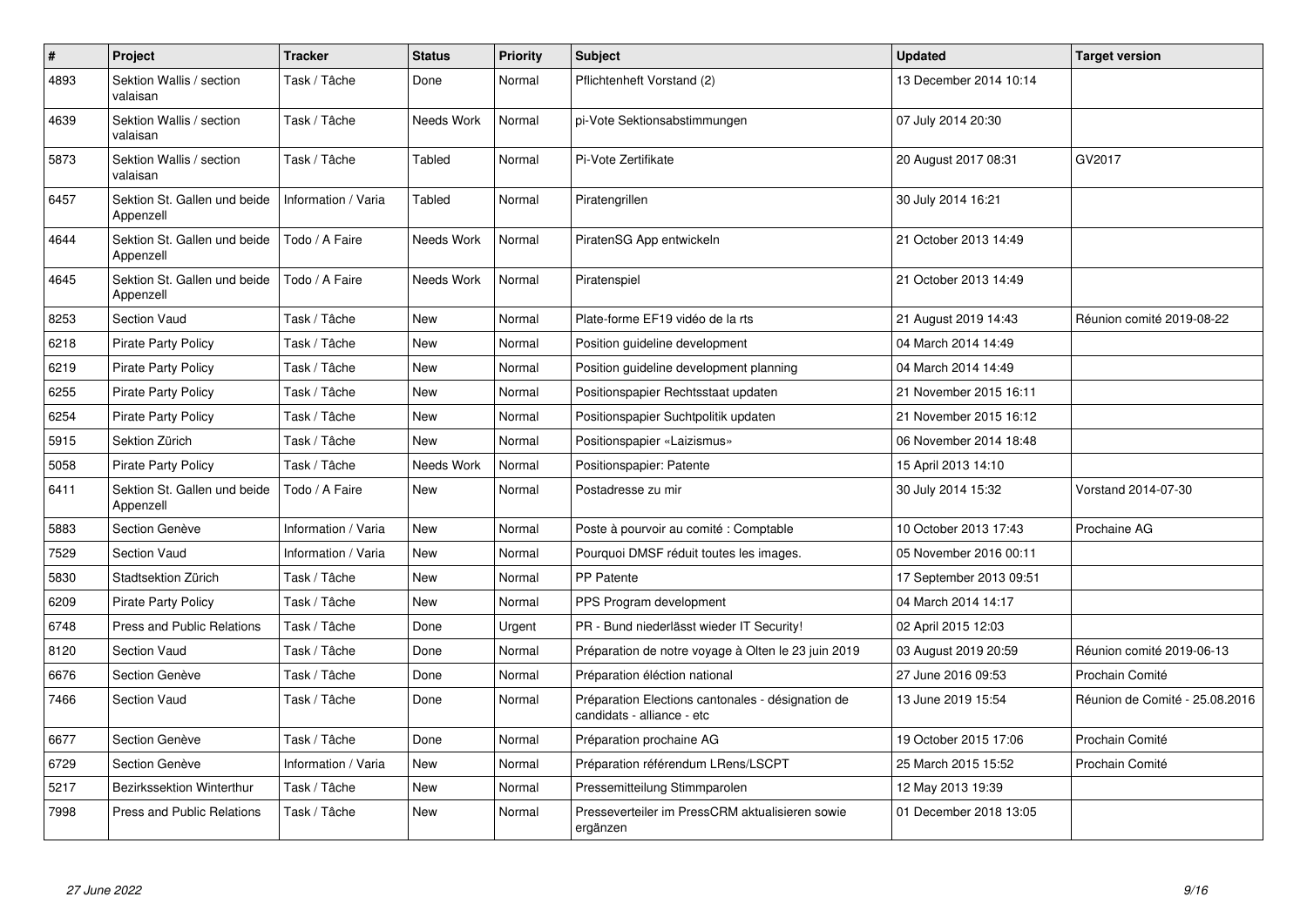| $\#$ | Project                    | <b>Tracker</b>              | <b>Status</b>        | <b>Priority</b> | <b>Subject</b>                                                                                                                                  | <b>Updated</b>          | <b>Target version</b>           |
|------|----------------------------|-----------------------------|----------------------|-----------------|-------------------------------------------------------------------------------------------------------------------------------------------------|-------------------------|---------------------------------|
| 7364 | Section Genève             | Motion                      | New                  | Normal          | Prise de position pour les votations fédérales du 25<br>septembre 2016                                                                          | 27 June 2016 10:00      |                                 |
| 7527 | Section Vaud               | Task / Tâche                | Done                 | High            | Prise de possition sur le référendum vaudois sur la<br>mendicité                                                                                | 03 August 2019 12:57    | Réunion de Comité - 3.11.2016   |
| 6168 | <b>Pirate Party Policy</b> | Motion for ballot<br>voting | Offen /<br>Incertain | Normal          | Prises de positions pour les votations populaires du 28<br>septembre 2014 - Parolenfassung treffend die<br>Volksabsgimmung der 28. september    | 04 March 2014 10:35     |                                 |
| 6170 | <b>Pirate Party Policy</b> | Motion for ballot<br>voting | Offen /<br>Incertain | Normal          | Prises de positions pour les votations populaires du 3<br>mars 2015 - Parolenfassung treffend die<br>Volksabsgimmung der 3. märz 2015           | 04 March 2014 10:38     |                                 |
| 6169 | <b>Pirate Party Policy</b> | Motion for ballot<br>voting | Offen /<br>Incertain | Normal          | Prises de positions pour les votations populaires du 30<br>novembre 2014 - Parolenfassung treffend die<br>Volksabsgimmung der 30. november 2014 | 04 March 2014 10:37     |                                 |
| 5014 | Bezirkssektion Winterthur  | Task / Tâche                | Needs Work           | Low             | Problematik "gebundene Ausgaben"                                                                                                                | 02 May 2013 22:31       | Parley 15 (2.5.2013)            |
| 6438 | Sektion Bern               | Task / Tâche                | <b>New</b>           | High            | Probleme bei elektronischer Zählung der Stimmzettel in<br>der Stadt Bern                                                                        | 28 May 2014 10:18       |                                 |
| 8117 | Vorstand - Comité PPS      | Task / Tâche                | <b>New</b>           | Normal          | Procédure de communication entre les membres du<br>comité du PPS // Kommunikationsverfahren zwischen<br>den Mitgliedern des PPS-Vorstand        | 14 October 2019 19:26   | Vorstandssitzung 2019 06 24     |
| 4137 | Gruppo Ticino              | Task / Tâche                | Needs Work           | Normal          | Programma Partito Pirata Ticino                                                                                                                 | 21 April 2013 00:00     |                                 |
| 4941 | <b>Pirate Party Policy</b> | Task / Tâche                | Done                 | Normal          | prostitution                                                                                                                                    | 30 September 2013 19:23 |                                 |
| 5869 | Stadtsektion Zürich        | Motion                      | <b>New</b>           | Normal          | Prov. Budget 2014                                                                                                                               | 03 October 2013 21:41   | PV2013 2                        |
| 4942 | <b>Pirate Party Policy</b> | Information / Varia         | New                  | Normal          | Provide an outline, and approach for the development of<br>the position paper                                                                   | 30 September 2013 19:23 |                                 |
| 5373 | Sektion beider Basel       | Task / Tâche                | <b>New</b>           | Normal          | Prozess für Spender erstellen/festhalten                                                                                                        | 12 February 2015 19:15  |                                 |
| 4058 | Bezirkssektion Winterthur  | Task / Tâche                | Needs Work           | Normal          | Prüfung der Zuwendungen an Dritte<br>(Sozialdepartement)                                                                                        | 21 April 2013 00:00     | Parley 11                       |
| 6224 | <b>Pirate Party Policy</b> | Task / Tâche                | New                  | Normal          | Publication - Diffusion aux sections                                                                                                            | 04 March 2014 15:19     |                                 |
| 7341 | <b>Section Vaud</b>        | Task / Tâche                | Done                 | Urgent          | Publipostage de formulaire Iscpt                                                                                                                | 19 April 2019 15:12     | Réunion de comité - 9 juin 2016 |
| 5865 | Stadtsektion Zürich        | Information / Varia         | <b>New</b>           | Normal          | PV Gemeinderatswahlen anfangs November                                                                                                          | 03 October 2013 20:13   | Sitzung 03.10.2013              |
| 7896 | <b>Section Vaud</b>        | News / Information          | New                  | Normal          | Quelle réponse à Michel Parchet concernant son email<br>sur la vente des données des clients Migros                                             | 14 June 2018 14:25      | Réunion comité 14.06.2018       |
| 7908 | Section Vaud               | Beschluss / Décision        | <b>New</b>           | Normal          | Qui est Parti Pirate Romandie et comment le construire                                                                                          | 14 June 2018 15:07      |                                 |
| 6245 | <b>Pirate Party Policy</b> | Information / Varia         | <b>New</b>           | Normal          | Reading material review                                                                                                                         | 05 March 2014 15:05     |                                 |
| 6240 | <b>Pirate Party Policy</b> | Information / Varia         | <b>New</b>           | Normal          | Reading material review                                                                                                                         | 05 March 2014 14:41     |                                 |
| 6207 | <b>Pirate Party Policy</b> | Information / Varia         | <b>New</b>           | Normal          | Reading material review                                                                                                                         | 04 March 2014 13:53     |                                 |
| 6202 | <b>Pirate Party Policy</b> | Information / Varia         | <b>New</b>           | Normal          | Reading material review                                                                                                                         | 04 March 2014 13:21     |                                 |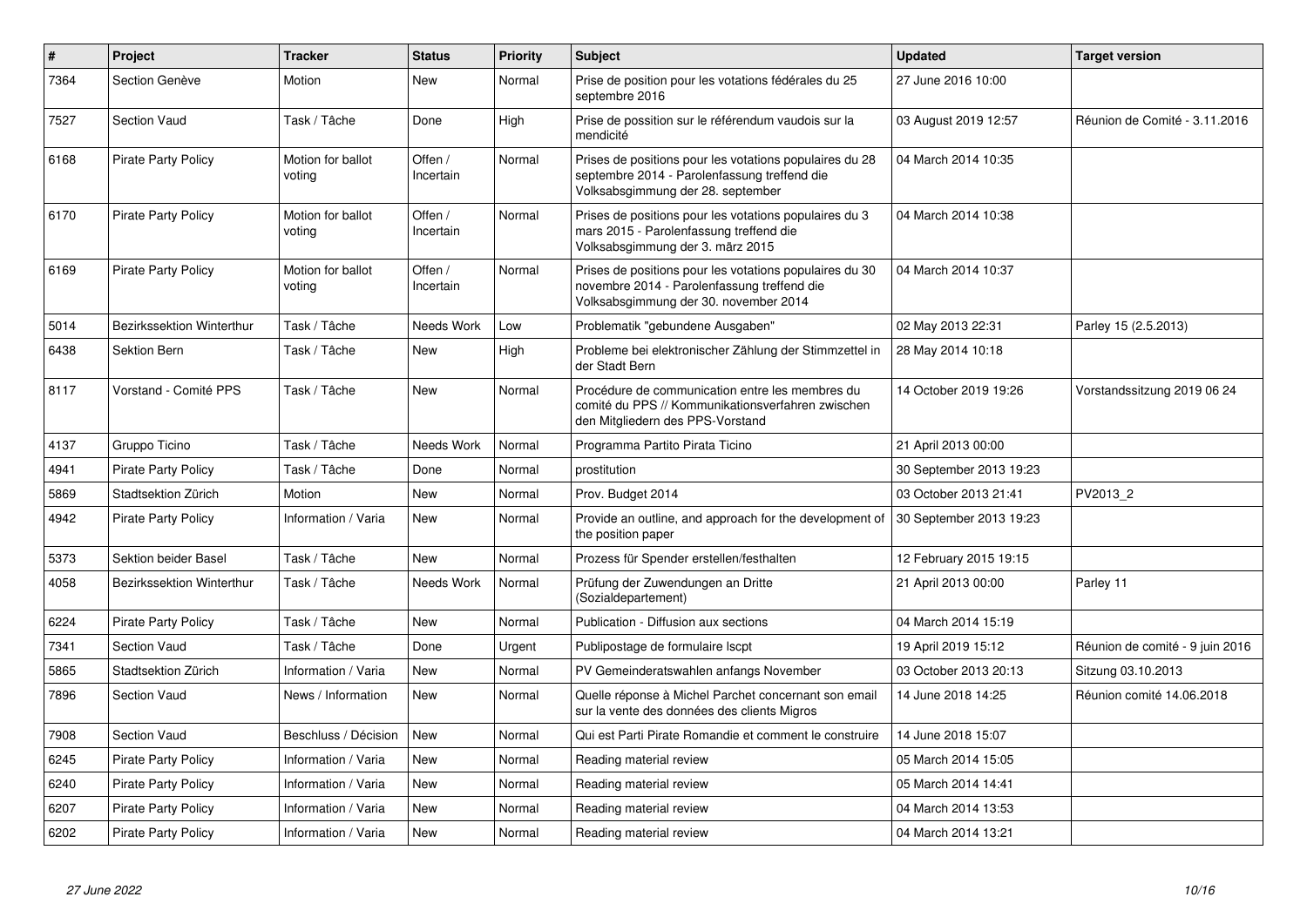| $\pmb{\#}$ | Project                                   | <b>Tracker</b>      | <b>Status</b>            | <b>Priority</b> | <b>Subject</b>                                                                                                             | <b>Updated</b>         | <b>Target version</b>                   |
|------------|-------------------------------------------|---------------------|--------------------------|-----------------|----------------------------------------------------------------------------------------------------------------------------|------------------------|-----------------------------------------|
| 6172       | Pirate Party Policy                       | Todo / A Faire      | Offen /<br>Incertain     | Normal          | Reading material review                                                                                                    | 04 March 2014 11:00    |                                         |
| 8220       | <b>Section Vaud</b>                       | Task / Tâche        | New                      | High            | Recherche d'un petit cadeau de remerciement                                                                                | 20 August 2019 14:57   | Réunion comité 2019-09-05               |
| 7505       | <b>Section Vaud</b>                       | Task / Tâche        | New                      | Normal          | Recherche de la salle pour le 8 décembre                                                                                   | 06 October 2016 22:17  | Réunion de Comité - 20.10.2016          |
| 6402       | Sektion St. Gallen und beide<br>Appenzell | Todo / A Faire      | <b>Needs</b><br>Feedback | Normal          | Rechte organisieren                                                                                                        | 30 July 2014 19:23     |                                         |
| 8219       | Section Vaud                              | Task / Tâche        | New                      | High            | Rédaction de la lettre                                                                                                     | 20 August 2019 14:56   | Réunion comité 2019-08-22               |
| 6727       | <b>Pirate Party Policy</b>                | Task / Tâche        | Done                     | Normal          | Rédaction de la réponse de la consultation                                                                                 | 08 April 2015 09:17    |                                         |
| 6247       | <b>Pirate Party Policy</b>                | Task / Tâche        | New                      | Normal          | Rédaction du rapport et de la lettre d'accompagnement                                                                      | 05 March 2014 15:15    |                                         |
| 6242       | <b>Pirate Party Policy</b>                | Task / Tâche        | <b>New</b>               | Normal          | Rédaction du rapport et de la lettre d'accompagnement                                                                      | 05 March 2014 14:57    |                                         |
| 7270       | <b>Section Vaud</b>                       | Task / Tâche        | Done                     | Normal          | Rédaction et diffusion de la newsletter du PPVD pour le<br>mois d'avril                                                    | 20 April 2016 09:19    | Réunion de comité - 28 avril<br>2016    |
| 6379       | <b>Pirate Party Policy</b>                | Information / Varia | New                      | Normal          | Refenz material - Documentation de reference - Reading   22 April 2014 12:11<br>Material                                   |                        |                                         |
| 8473       | Digitale Infrastruktur                    | Task / Tâche        | Needs Work               | Normal          | Refurbish CiviCRM                                                                                                          | 18 January 2022 20:52  |                                         |
| 8160       | <b>Section Vaud</b>                       | Task / Tâche        | New                      | Normal          | Région de Nyon et Twitter                                                                                                  | 13 June 2019 17:05     | Réunion comité 2019-06-13               |
| 7764       | <b>Section Vaud</b>                       | News / Information  | New                      | Normal          | Renvoi de Thomas Moret                                                                                                     | 06 December 2017 02:16 | Réunion de comité - 08<br>novembre 2017 |
| 7749       | <b>Section Vaud</b>                       | News / Information  | New                      | Urgent          | Requête pour l'organisation d'une Assemblée Générale<br>extraordinaire                                                     | 08 February 2018 17:18 |                                         |
| 7160       | <b>Section Vaud</b>                       | Information / Varia | Tabled                   | Normal          | Retour sur la réunion e débriefing de la RTS -<br>Campagne EF2016                                                          | 03 August 2019 09:47   | Réunion de comité - 28 avril<br>2016    |
| 7978       | <b>Section Vaud</b>                       | News / Information  | New                      | Normal          | Réunions, débats et infos: corriger les informations et<br>mise au point de la situation technique et pratique<br>actuelle | 26 October 2018 21:04  | Séance de comité 18-44                  |
| 6178       | <b>Pirate Party Policy</b>                | Information / Varia | Offen /<br>Incertain     | Normal          | review april 2014                                                                                                          | 04 March 2014 11:33    |                                         |
| 6182       | <b>Pirate Party Policy</b>                | Task / Tâche        | Offen /<br>Incertain     | Normal          | review august 2014                                                                                                         | 08 April 2015 09:26    |                                         |
| 6197       | Pirate Party Policy                       | Task / Tâche        | Offen /<br>Incertain     | Normal          | Review currently running iniatives                                                                                         | 04 March 2014 12:38    |                                         |
| 6186       | Pirate Party Policy                       | Task / Tâche        | Offen /<br>Incertain     | Normal          | review decembre 2014                                                                                                       | 08 April 2015 09:26    |                                         |
| 6181       | Pirate Party Policy                       | Task / Tâche        | Offen /<br>Incertain     | Normal          | review july 2014                                                                                                           | 08 April 2015 09:26    |                                         |
| 6180       | <b>Pirate Party Policy</b>                | Task / Tâche        | Offen /<br>Incertain     | Normal          | review june 2014                                                                                                           | 08 April 2015 09:26    |                                         |
| 6179       | <b>Pirate Party Policy</b>                | Task / Tâche        | Offen /<br>Incertain     | Normal          | review may 2014                                                                                                            | 08 April 2015 09:26    |                                         |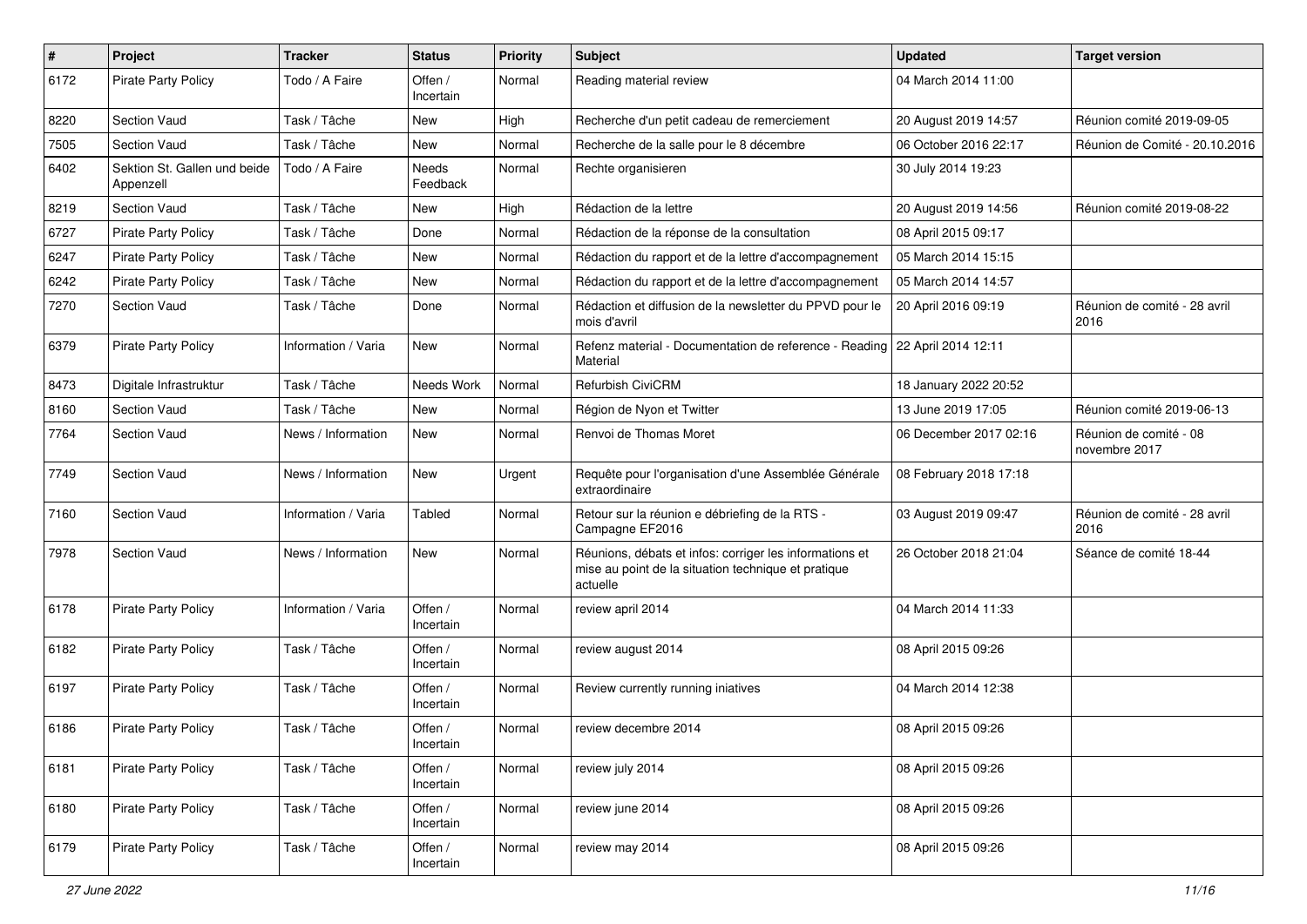| $\#$ | Project                                   | <b>Tracker</b>       | <b>Status</b>        | <b>Priority</b> | <b>Subject</b>                                                                                                                                                            | <b>Updated</b>          | <b>Target version</b>                |
|------|-------------------------------------------|----------------------|----------------------|-----------------|---------------------------------------------------------------------------------------------------------------------------------------------------------------------------|-------------------------|--------------------------------------|
| 6185 | <b>Pirate Party Policy</b>                | Task / Tâche         | Offen /<br>Incertain | Normal          | review novembre 2014                                                                                                                                                      | 08 April 2015 09:26     |                                      |
| 6184 | <b>Pirate Party Policy</b>                | Task / Tâche         | Offen /<br>Incertain | Normal          | review octobre 2014                                                                                                                                                       | 08 April 2015 09:26     |                                      |
| 6183 | Pirate Party Policy                       | Task / Tâche         | Offen /<br>Incertain | Normal          | review septembre 2014                                                                                                                                                     | 08 April 2015 09:26     |                                      |
| 7195 | <b>Section Vaud</b>                       | Task / Tâche         | Done                 | Normal          | Révision de statuts du PPVD                                                                                                                                               | 03 August 2019 09:48    | Réunion de comité - 28 avril<br>2016 |
| 7262 | <b>Section Vaud</b>                       | Task / Tâche         | Done                 | Normal          | Révision du programme du PPVD                                                                                                                                             | 07 May 2018 13:02       | Réunion de comité - 14 avril<br>2016 |
| 6787 | <b>Pirate Party Policy</b>                | Task / Tâche         | Done                 | Normal          | Révision totale de la loi fédérale sur l'analyse génétique<br>humaine (LAGH) - Totalrevision des Bundesgesetzes<br>über genetische Untersuchungen beim Menschen<br>(GUMG) | 27 May 2015 06:55       |                                      |
| 7829 | <b>Section Vaud</b>                       | Information / Varia  | <b>New</b>           | Normal          | Revoir la nomenclature des "versions cibles"                                                                                                                              | 19 March 2018 16:11     | Réunion comité 22.03.2018            |
| 8347 | Digitale Infrastruktur                    | Motion               | <b>New</b>           | Normal          | Roadmap AG DI                                                                                                                                                             | 09 May 2020 20:12       |                                      |
| 3865 | <b>Bezirkssektion Winterthur</b>          | Task / Tâche         | Needs Work           | Low             | Rote Parkplätze in der Altstadt                                                                                                                                           | 02 May 2013 22:36       | Parley 11                            |
| 8312 | Sektion Bern                              | Task / Tâche         | Needs Work           | Normal          | Rückzahlung des Darlehens an die PPS                                                                                                                                      | 09 September 2019 21:26 |                                      |
| 4370 | <b>Bezirkssektion Winterthur</b>          | Task / Tâche         | Needs Work           | Normal          | SalZH kriegt Subventionen                                                                                                                                                 | 07 April 2013 15:42     | Parley 15 (2.5.2013)                 |
| 5247 | <b>Bezirkssektion Winterthur</b>          | Task / Tâche         | Needs Work           | High            | Schriftliche Anfrage zum Budget                                                                                                                                           | 22 May 2013 16:47       | Parley 16 (6.6.2013)                 |
| 2891 | Bezirkssektion Winterthur                 | Task / Tâche         | Needs Work           | Low             | Schuldenabbau                                                                                                                                                             | 20 April 2013 00:00     |                                      |
| 7779 | <b>Section Vaud</b>                       | News / Information   | <b>New</b>           | Normal          | se réorganiser pour être plus efficace !                                                                                                                                  | 08 February 2018 17:50  | Réunion comité 08.02.2018            |
| 8419 | Vorstand - Comité PPS                     | Information / Varia  | New                  | Normal          | Sekretariat der PPS                                                                                                                                                       | 29 October 2020 22:45   | Vorstandssitzung 2020 03 16          |
| 8379 | Vorstand - Comité PPS                     | Beschluss / Décision | New                  | Low             | Sektion Ostschweiz Gründung                                                                                                                                               | 02 March 2020 20:25     |                                      |
| 6487 | Sektion Wallis / section<br>valaisan      | Task / Tâche         | New                  | Normal          | Sektionsdateien Lagerung                                                                                                                                                  | 20 August 2017 08:55    | GV2017                               |
| 7976 | <b>Section Vaud</b>                       | Task / Tâche         | Done                 | Normal          | Sondage Politiciennes.ch                                                                                                                                                  | 01 November 2018 20:43  | Séance de comité 18-44               |
| 5787 | Bezirkssektion Winterthur                 | Task / Tâche         | New                  | Normal          | Sparen 14 durchsehen                                                                                                                                                      | 04 September 2013 20:19 | Parley 19                            |
| 4537 | Sektion St. Gallen und beide<br>Appenzell | Todo / A Faire       | <b>Needs Work</b>    | Normal          | Spenden veröffentlichen                                                                                                                                                   | 09 February 2013 10:47  |                                      |
| 4386 | Finanzen                                  | Task / Tâche         | Needs Work           | High            | Spenderlisten erstellen                                                                                                                                                   | 01 May 2017 14:45       |                                      |
| 4729 | Sektion St. Gallen und beide<br>Appenzell | Task / Tâche         | Done                 | Normal          | SSH key für LQFB server                                                                                                                                                   | 10 June 2014 19:50      |                                      |
| 5570 | Bezirkssektion Winterthur                 | Information / Varia  | New                  | Normal          | SSL / TLS Unterstützung                                                                                                                                                   | 21 July 2013 21:47      |                                      |
| 5569 | <b>Stadtsektion Bern</b>                  | Information / Varia  | New                  | Normal          | SSL / TLS Unterstützung                                                                                                                                                   | 21 July 2013 21:37      |                                      |
| 5702 | Stadtsektion Zürich                       | Task / Tâche         | <b>New</b>           | High            | Standaktionen koordinieren                                                                                                                                                | 03 October 2013 20:56   | Sitzung 03.10.2013                   |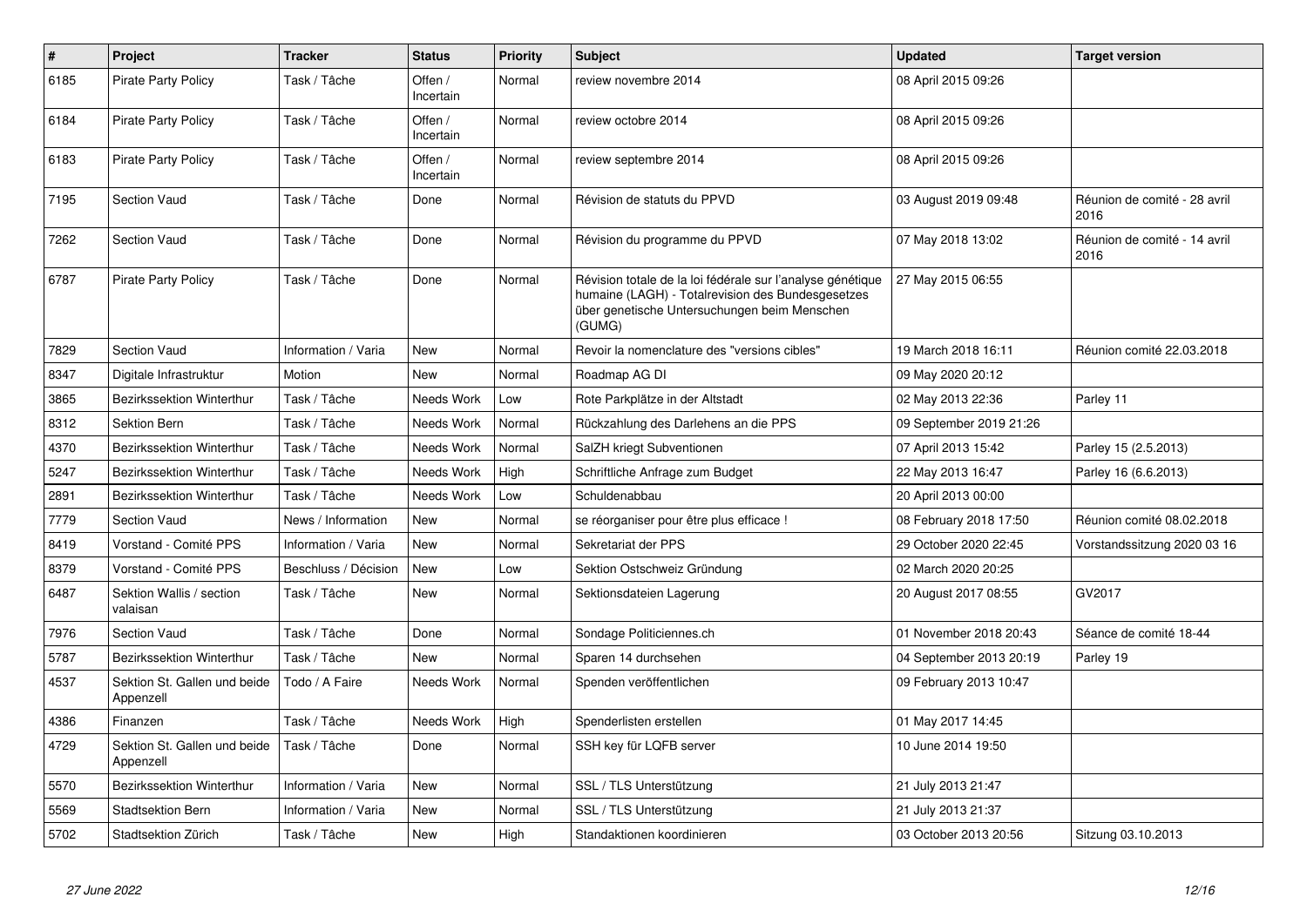| $\pmb{\#}$ | Project                                                    | <b>Tracker</b>       | <b>Status</b> | <b>Priority</b> | Subject                                                                           | <b>Updated</b>          | <b>Target version</b>                |
|------------|------------------------------------------------------------|----------------------|---------------|-----------------|-----------------------------------------------------------------------------------|-------------------------|--------------------------------------|
| 3251       | Sektion St. Gallen und beide<br>Appenzell                  | Task / Tâche         | Done          | Low             | <b>Statistik Skript</b>                                                           | 10 June 2014 20:06      |                                      |
| 5275       | Sektion Wallis / section<br>valaisan                       | Task / Tâche         | Done          | Normal          | Stellungnahme zum Schulgesetz                                                     | 20 August 2017 08:57    |                                      |
| 6015       | Stadtsektion Zürich                                        | Task / Tâche         | New           | Normal          | Stellungsnahme zu Teilrevision BZO                                                | 04 December 2013 11:14  |                                      |
| 6324       | Sektion St. Gallen und beide<br>Appenzell                  | Todo / A Faire       | New           | Normal          | Steuererklärung 2013                                                              | 30 July 2014 15:35      | Vorstand 2014-07-30                  |
| 8087       | <b>Section Vaud</b>                                        | News / Information   | New           | Normal          | Stratégie nationale de protection de la Suisse contre les<br>cyberrisques (SNPC)  | 13 June 2019 15:48      | Réunion comité 2019-06-27            |
| 8385       | Vorstand - Comité PPS                                      | Task / Tâche         | <b>New</b>    | Normal          | Strategie oder Massnahmenplan für Mitgliederwerbung                               | 09 December 2019 20:33  | PPS Meeting 09.12.2019               |
| 6455       | Sektion St. Gallen und beide<br>Appenzell                  | Motion               | New           | Normal          | Strategie: Stadt zuerst stärken?                                                  | 30 July 2014 15:29      | Vorstand 2014-07-30                  |
| 4615       | Sektion Wallis / section<br>valaisan                       | Task / Tâche         | Needs Work    | Normal          | Stv. Schatzmeister                                                                | 03 September 2014 19:58 |                                      |
| 7977       | <b>Section Vaud</b>                                        | Task / Tâche         | Needs Work    | Normal          | Téléchargement légal: cadre particulier et exeptions                              | 01 November 2018 20:44  | Séance de comité 18-44               |
| 8365       | Vorstand - Comité PPS                                      | Beschluss / Décision | New           | Normal          | Televotia Kündigung                                                               | 01 October 2020 22:49   | Vorstandssitzung 2019 11 25          |
| 7490       | <b>Section Vaud</b>                                        | News / Information   | New           | High            | TEST                                                                              | 22 September 2016 21:22 |                                      |
| 4040       | Sektion St. Gallen und beide<br>Appenzell                  | Task / Tâche         | Needs Work    | Normal          | Tischwimpel für Stammtisch                                                        | 10 June 2014 20:00      |                                      |
| 6223       | <b>Pirate Party Policy</b>                                 | Task / Tâche         | New           | Normal          | traduction                                                                        | 04 March 2014 15:19     |                                      |
| 4071       | Gruppo Ticino                                              | Task / Tâche         | Needs Work    | Normal          | Traduzione webpage                                                                | 19 April 2013 00:00     |                                      |
| 6216       | <b>Pirate Party Policy</b>                                 | Task / Tâche         | New           | Normal          | Translation of all missing elements of the PPS program<br>draft                   | 04 March 2014 14:39     |                                      |
| 8327       | <b>Section Vaud</b>                                        | Task / Tâche         | New           | Normal          | Transmission de matériel de notre parti pour les<br>élections fédérales à la BNS  | 26 September 2019 19:27 | Réunion comité 2019-10-31            |
| 7269       | <b>Section Vaud</b>                                        | Task / Tâche         | Done          | Normal          | Travaux sur la vision pirate du développement<br>communal                         | 07 May 2018 13:02       | Réunion de comité - 28 avril<br>2016 |
| 5321       | Stadtsektion Zürich                                        | Information / Varia  | <b>New</b>    | Normal          | Treffen mit Philipp Meier                                                         | 31 May 2013 15:56       |                                      |
| 7264       | <b>Section Vaud</b>                                        | Task / Tâche         | Done          | Normal          | Tri des propositions par collectivité impactée                                    | 15 April 2016 15:30     | Réunion de comité - 14 avril<br>2016 |
| 8557       | Digitale Infrastruktur                                     | Motion               | New           | Low             | Twitter Mastodon sync service                                                     | 05 April 2022 17:54     |                                      |
| 4339       | Sektion St. Gallen und beide   Todo / A Faire<br>Appenzell |                      | Done          | Normal          | Überarbeitung der Statuten                                                        | 09 May 2014 18:35       |                                      |
| 8329       | Vorstand - Comité PPS                                      | Beschluss / Décision | New           | Normal          | Überarbeitung des Geschäftsreglements des<br>Vorstandes der Piratenpartei Schweiz | 30 September 2019 11:42 | Vorstandssitzung 2019 09 30          |
| 8255       | Vorstand - Comité PPS                                      | Task / Tâche         | New           | Normal          | Überarbeitung des Piraten Quiz                                                    | 21 August 2019 20:50    |                                      |
| 8356       | Vorstand - Comité PPS                                      | Information / Varia  | New           | Normal          | Überarbeitung Versammlungs- und<br>Abstimmungsreglement                           | 13 November 2019 20:36  | Vorstandssitzung 2019 11 11          |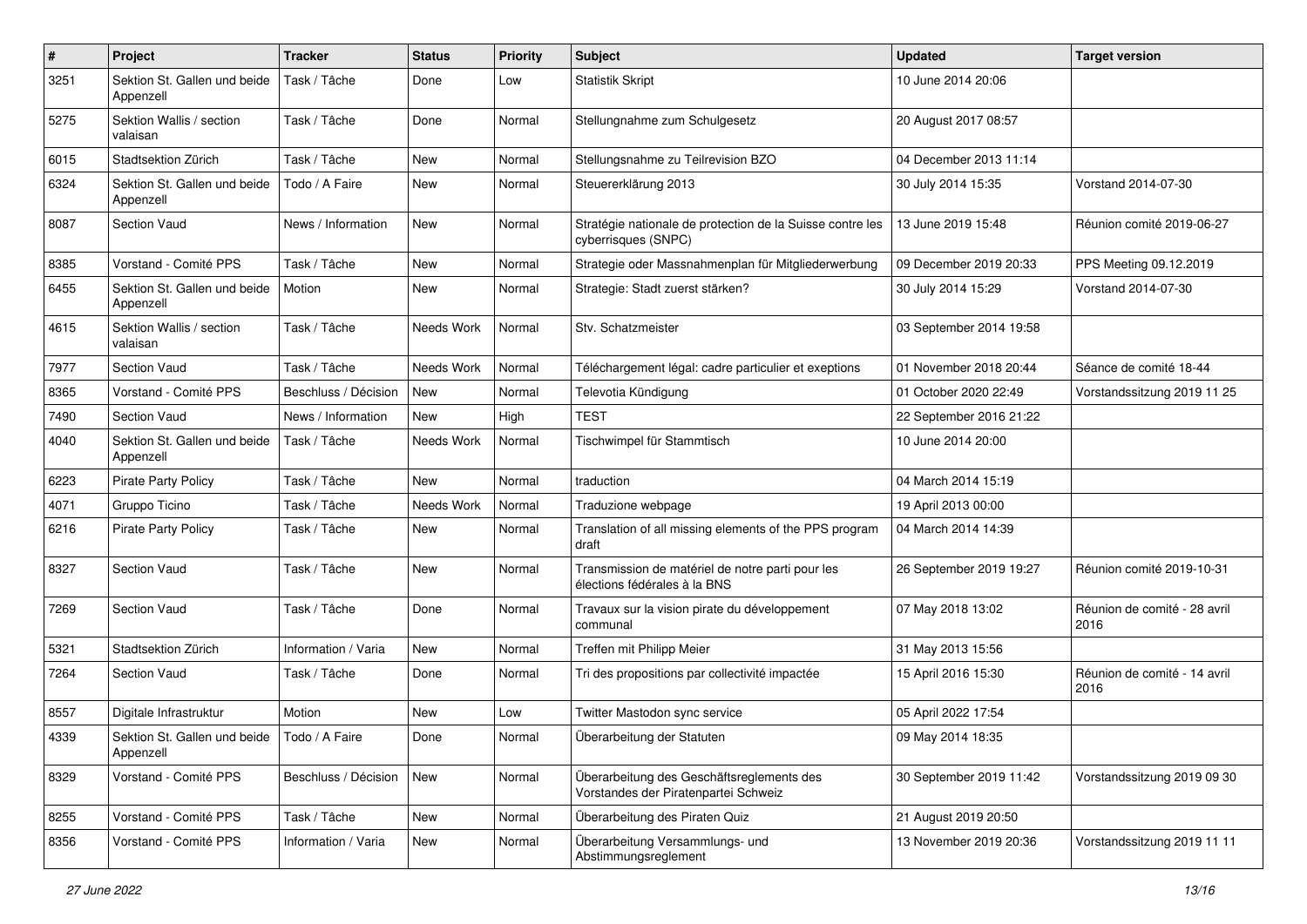| $\sharp$ | Project                                   | <b>Tracker</b>      | <b>Status</b> | <b>Priority</b> | <b>Subject</b>                                                                                                                                                                              | <b>Updated</b>          | <b>Target version</b> |
|----------|-------------------------------------------|---------------------|---------------|-----------------|---------------------------------------------------------------------------------------------------------------------------------------------------------------------------------------------|-------------------------|-----------------------|
| 8078     | Sektion Zürich                            | Task / Tâche        | New           | Normal          | Überblick über Dorf-, Quartier-, Regionalzeitungen                                                                                                                                          | 04 May 2019 19:52       |                       |
| 8545     | Digitale Infrastruktur                    | Bug / Feature       | Done          | Normal          | Überprüfung Funktionalität Mitglieder-Kontaktformular<br>FR.                                                                                                                                | 03 April 2022 23:04     |                       |
| 8552     | Digitale Infrastruktur                    | Bug / Feature       | <b>New</b>    | High            | Überprüfung Newsletterformular DE An/Abmeldung                                                                                                                                              | 24 March 2022 11:32     |                       |
| 8512     | Verwaltung                                | News / Information  | <b>New</b>    | Low             | Übersetzung der neuesten Statutenänderungen auf<br>französisch                                                                                                                              | 14 October 2021 15:25   |                       |
| 8334     | Vorstand - Comité PPS                     | Task / Tâche        | <b>New</b>    | Normal          | Übersetzung Positionspapiere                                                                                                                                                                | 30 September 2019 20:29 |                       |
| 8511     | Verwaltung                                | News / Information  | New           | High            | Übersetzungen für PV 2021.2                                                                                                                                                                 | 14 October 2021 16:33   |                       |
| 8535     | Verwaltung                                | News / Information  | <b>New</b>    | Normal          | Übersetzungen für PV 2022.1                                                                                                                                                                 | 30 November 2021 21:36  |                       |
| 6454     | Sektion St. Gallen und beide<br>Appenzell | Todo / A Faire      | New           | Normal          | Überwacht die Überwacher                                                                                                                                                                    | 30 July 2014 15:31      | Vorstand 2014-07-30   |
| 8558     | Vorstand - Comité PPS                     | Information / Varia | <b>New</b>    | Normal          | Unterschriftenbogen für Initiative Service Citoyen                                                                                                                                          | 12 May 2022 12:22       |                       |
| 5715     | Bezirkssektion Winterthur                 | Motion              | <b>New</b>    | Normal          | Unterstützung Verein FamilienStärken                                                                                                                                                        | 19 August 2013 16:38    | Parley 19             |
| 5347     | Bezirkssektion Winterthur                 | Task / Tâche        | New           | Normal          | Unverschuldet abgewählt                                                                                                                                                                     | 08 June 2013 15:45      | Parley 17 (13.6.2013) |
| 8260     | Digitale Infrastruktur                    | Bug / Feature       | New           | Normal          | Update PPS Website auf neues Theme                                                                                                                                                          | 01 October 2019 19:17   |                       |
| 7179     | Section Vaud                              | Task / Tâche        | Done          | Urgent          | URGENT débat pour la RIE3                                                                                                                                                                   | 10 March 2016 00:16     |                       |
| 3314     | Sektion St. Gallen und beide<br>Appenzell | Todo / A Faire      | Done          | Normal          | Veranstaltung für Neumitglieder                                                                                                                                                             | 10 June 2014 20:02      |                       |
| 8024     | Vorstand - Comité PPS                     | Task / Tâche        | Needs Work    | Low             | Verantwortliche & Zugriffsrechte                                                                                                                                                            | 01 October 2020 23:07   |                       |
| 8238     | Digitale Infrastruktur                    | Task / Tâche        | New           | Normal          | Verify and document backup solution                                                                                                                                                         | 15 December 2019 12:11  |                       |
| 8521     | AG Vernehmlassungen                       | Task / Tâche        | Needs Work    | Normal          | Vernehmlassung 2021/70 Meldepflicht von<br>Betreiberinnen kritischer Infrastrukturen für<br>Cyberangriffe                                                                                   | 13 April 2022 00:53     |                       |
| 8519     | AG Vernehmlassungen                       | Task / Tâche        | <b>New</b>    | Normal          | Vernehmlassung 2021/80 Bundesgesetz über die<br>Bearbeitung von Flugpassagierdaten zur Bekämpfung<br>von terroristischen und anderen schweren Straftaten<br>(Flugpassagierdatengesetz, FPG) | 10 February 2022 06:24  |                       |
| 8556     | AG Vernehmlassungen                       | Task / Tâche        | New           | Normal          | Vernehmlassung 2021/80 Bundesgesetz über die<br>Bearbeitung von Flugpassagierdaten zur Bekämpfung<br>von terroristischen und anderen schweren Straftaten<br>(Flugpassagierdatengesetz, FPG) | 04 April 2022 17:30     |                       |
| 8516     | AG Vernehmlassungen                       | Task / Tâche        | Needs Work    | Normal          | Vernehmlassung 2021/81 Verordnung über die<br>Herstellung der Interoperabilität zwischen<br>Schengen-Dublin-Informationssystemen                                                            | 18 January 2022 20:38   |                       |
| 8518     | AG Vernehmlassungen                       | Task / Tâche        | Done          | Normal          | Vernehmlassung 2021/96 Teilrevisionen vier<br>Ausführungserlasse des BÜPF (VÜPF, GebV-ÜPF,<br>VD-ÜPF, VVS-ÜPF)                                                                              | 21 May 2022 15:03       |                       |
| 8517     | AG Vernehmlassungen                       | Task / Tâche        | Needs Work    | Normal          | Vernehmlassung 2021/99 Verordnung über die<br>Transparenz bei der Politikfinanzierung (VPofin)                                                                                              | 26 March 2022 13:36     |                       |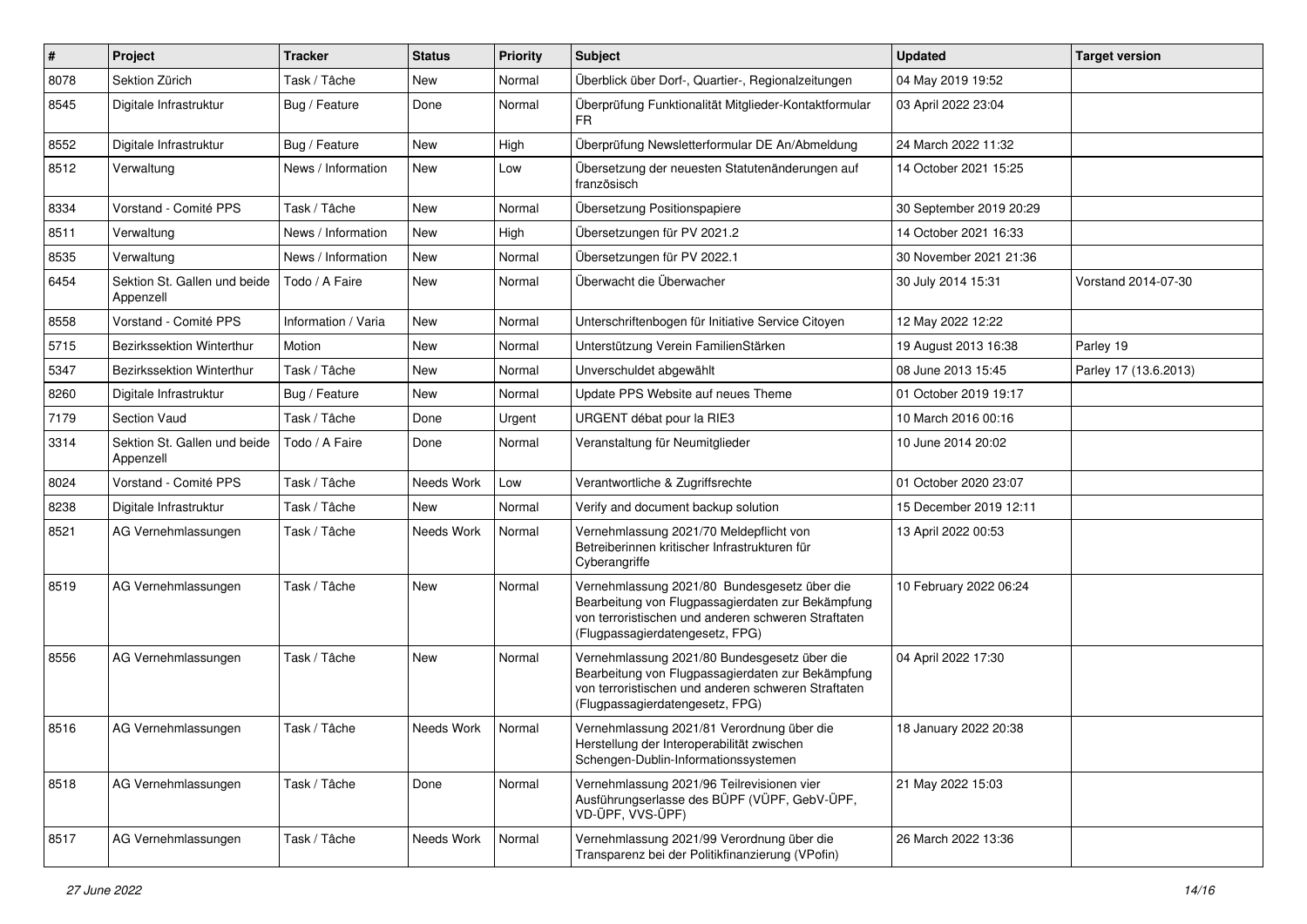| $\pmb{\#}$ | Project                                   | <b>Tracker</b>       | <b>Status</b>     | <b>Priority</b> | <b>Subject</b>                                                                                                                                | <b>Updated</b>          | <b>Target version</b>                                         |
|------------|-------------------------------------------|----------------------|-------------------|-----------------|-----------------------------------------------------------------------------------------------------------------------------------------------|-------------------------|---------------------------------------------------------------|
| 8555       | AG Vernehmlassungen                       | Task / Tâche         | New               | Normal          | Vernehmlassung 2022/19 Bundesgesetz über die<br>elektronische Identität und die Vertrauensinfrastruktur<br>(E-ID-Gesetz, BGEID)               | 04 April 2022 17:29     |                                                               |
| 8540       | AG Vernehmlassungen                       | Task / Tâche         | Needs Work        | Normal          | Vernehmlassung 2022/2 Bundesgesetz über die<br>Mobilitätsdateninfrastruktur                                                                   | 10 February 2022 06:34  |                                                               |
| 8542       | AG Vernehmlassungen                       | Task / Tâche         | <b>New</b>        | Normal          | Vernehmlassung 2022/6 Bundesbeschluss zur<br>nationalen Umsetzung des OECD/G-20 Projekts zur<br>Besteuerung der digitalen Wirtschaft (SR 101) | 13 April 2022 06:34     |                                                               |
| 8554       | AG Vernehmlassungen                       | Task / Tâche         | New               | High            | Vernehmlassung Teilrevision der GwV-FINMA                                                                                                     | 04 April 2022 19:11     |                                                               |
| 8467       | Vorstand - Comité PPS                     | Task / Tâche         | Done              | Urgent          | Vernehmlassung zum Bundesgesetz über den Einsatz<br>elektronischer Mittel zur Erfüllung von<br>Behördenaufgaben                               | 25 March 2021 22:38     |                                                               |
| 6390       | <b>Pirate Party Policy</b>                | Task / Tâche         | Done              | Normal          | Vernehmlassung: Geldspielgesetz / Consultation : Loi<br>sur les jeux d'argent                                                                 | 08 April 2015 09:18     |                                                               |
| 6378       | <b>Pirate Party Policy</b>                | Task / Tâche         | New               | Normal          | Vernehmlassung: Informationssicherheitsgesetz                                                                                                 | 22 April 2014 12:11     |                                                               |
| 6311       | Sektion Wallis / section<br>valaisan      | Task / Tâche         | Needs<br>Feedback | Normal          | Videoüberachung Brig: Umstellung der Webseite                                                                                                 | 20 August 2017 08:55    | Existierende/Funktionierende<br>Datenschutz- und GIDA Behörde |
| 5015       | <b>Bezirkssektion Winterthur</b>          | Task / Tâche         | Needs Work        | High            | Visualisierung Budget und Rechnung                                                                                                            | 10 April 2013 16:10     | Parley 15 (2.5.2013)                                          |
| 8063       | Sektion Zürich                            | Task / Tâche         | <b>New</b>        | Normal          | Vorbereitungen Aufstellungsversammlung                                                                                                        | 18 April 2019 17:41     | Vorstandsitzung 2019-1                                        |
| 4200       | Bezirkssektion Winterthur                 | Task / Tâche         | Needs Work        | Normal          | Vorstoss Transparenz in der WoV                                                                                                               | 07 April 2013 15:41     | Parley 15 (2.5.2013)                                          |
| 2800       | Bezirkssektion Winterthur                 | Task / Tâche         | Done              | Low             | Vorstoss: Verantwortung im Polizeiberuf                                                                                                       | 04 May 2013 22:59       | Parley 3                                                      |
| 7921       | <b>Section Vaud</b>                       | Beschluss / Décision | New               | High            | Votation 13.09.2018: Pour la promotion des voies<br>cyclables et des chemins et sentiers pédestres.                                           | 04 July 2018 11:30      |                                                               |
| 6778       | Sektion Zürich                            | Task / Tâche         | <b>New</b>        | Normal          | Wahlkampf-Wissen im Wiki festhalten                                                                                                           | 22 April 2015 18:29     | Vorstandssitzung 2015-04-22                                   |
| 8310       | Sektion Bern                              | Task / Tâche         | Needs Work        | Normal          | Wahlkampfbudget / Bezahlung Wahlkampfleiter PPS<br>und Budget                                                                                 | 09 September 2019 21:06 |                                                               |
| 8059       | Sektion Zürich                            | Task / Tâche         | <b>New</b>        | Normal          | Wahlprogramm 2019                                                                                                                             | 14 May 2019 15:33       | Vorstandsitzung 2019-1                                        |
| 6854       | Sektion Zürich                            | Task / Tâche         | New               | Normal          | Website                                                                                                                                       | 07 April 2019 07:36     | Vorstandsitzung 2019-1                                        |
| 6120       | Sektion Wallis / section<br>valaisan      | Task / Tâche         | New               | Normal          | Website Optimierung                                                                                                                           | 20 August 2017 08:32    | GV2017                                                        |
| 6597       | Sektion Zürich                            | Task / Tâche         | Needs Work        | Normal          | Wegen Gratis-Plakatstellen anfragen                                                                                                           | 04 May 2019 19:49       |                                                               |
| 5634       | Pirate Party Policy                       | Motion               | New               | Normal          | Weiterentwicklung Rechtsstaatpapier                                                                                                           | 31 July 2013 17:10      |                                                               |
| 5444       | Sektion Wallis / section<br>valaisan      | Task / Tâche         | Needs Work        | Low             | Welcome/Austrittsmail automatisieren                                                                                                          | 20 August 2017 08:56    | GV2017                                                        |
| 8086       | Sektion Zürich                            | Information / Varia  | New               | Normal          | Werbemittel Nationalratswahlen                                                                                                                | 16 May 2019 15:12       |                                                               |
| 5829       | Stadtsektion Zürich                       | Task / Tâche         | New               | Normal          | Who cares?                                                                                                                                    | 17 September 2013 09:50 |                                                               |
| 6351       | Sektion St. Gallen und beide<br>Appenzell | Todo / A Faire       | New               | Normal          | Widerspruch Cablecom                                                                                                                          | 05 April 2014 18:37     |                                                               |